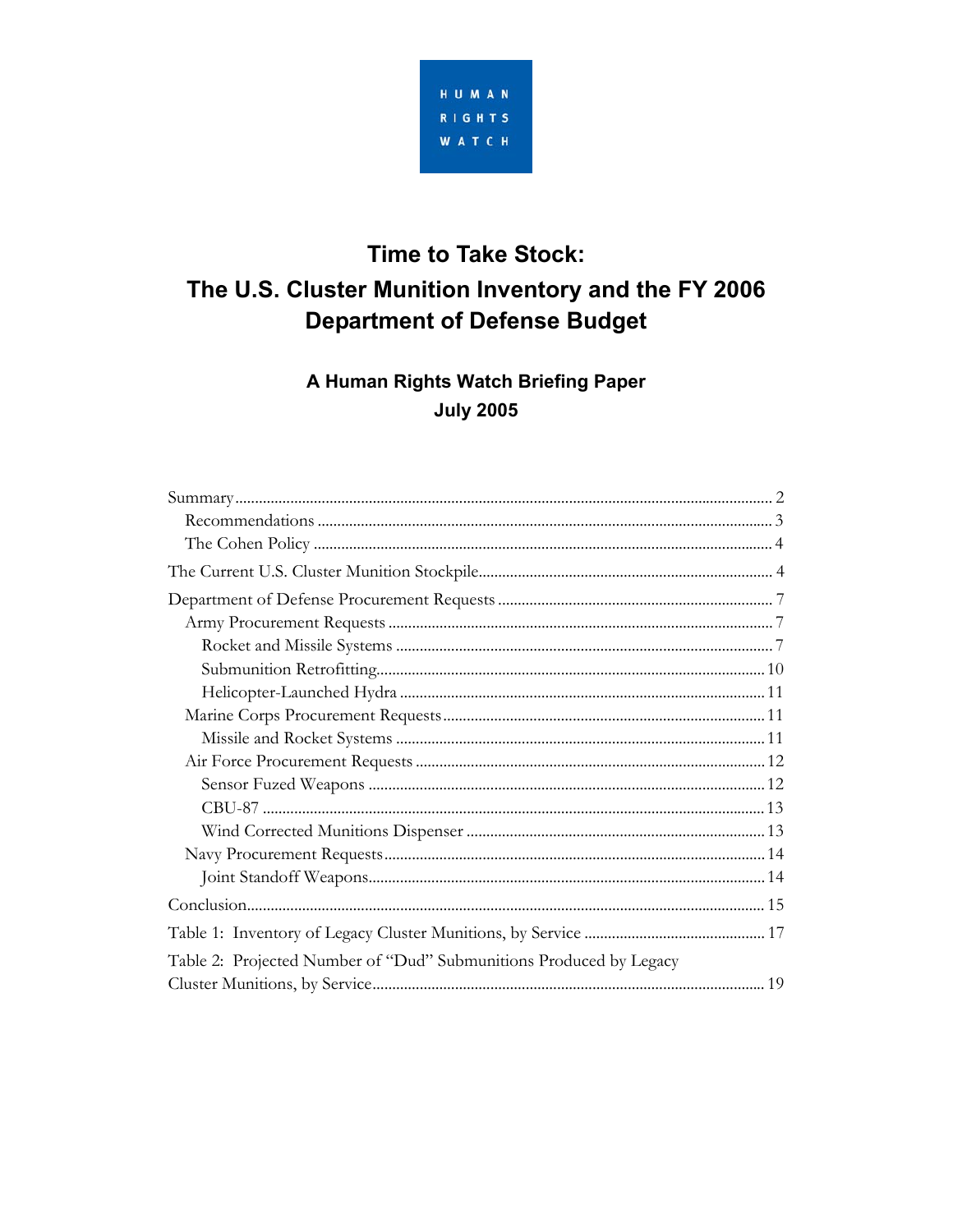## **Summary**

<span id="page-1-0"></span>No weapons used by U.S.-led coalition forces in Iraq in 2003 caused more civilian casualties than cluster munitions, large weapons that contain dozens or hundreds of smaller submunitions.[1](#page-1-1) Cluster munitions also caused significant civilian deaths and injuries both during and after the conflicts in Afghanistan in 2001, Yugoslavia in 1999, and Iraq in 1991. They pose an immediate danger to civilians during attacks, especially in populated areas, because they are inaccurate and have a wide dispersal pattern. They also endanger civilians long after the conflict due to the high number of submunition "duds" that do not explode on impact and become *de facto* landmines.

This briefing paper critically examines the status and quality of current U.S. cluster munition stockpiles and assesses in detail the Department of Defense's (DoD) fiscal year 2006 (FY 2006) budget requests related to such weapons.[2](#page-1-2) It concludes that, despite recent positive developments in its cluster munition policy and procurement practice, the United States retains—and still is willing to use—at least 728 million old, unreliable, and inaccurate cluster submunitions. These submunitions pose grave dangers to civilian populations and should never be used. They should be destroyed, or modified to improve their accuracy and ensure an initial failure, or dud, rate below 1 percent. Technical improvements should be accompanied by changes in U.S. targeting doctrine, most notably a prohibition on use in or near populated areas.

The FY 2005 Defense Appropriations Act directed the Department of Defense to produce a report on existing and future submunitions (hereinafter DoD Report to Congress)[.3](#page-1-3) The detailed report attempts to build the case for continued use of the hundreds of millions of existing, or "legacy," submunitions. But the report also reflects important changes in the U.S. approach to cluster munitions. It states that DoD "is keenly aware of and interested in reducing our cluster munitions dud rates and improving the accuracy of the delivery methods. . . . Additionally, the DoD acknowledges the potential danger to non-combatants posed by UXO [unexploded

<span id="page-1-1"></span><sup>1</sup> For information on the use of cluster munitions in Iraq, see Human Rights Watch, *Off Target: The Conduct of the War and Civilian Casualties in Iraq* (New York: Human Rights Watch, 2003).

<span id="page-1-2"></span> $^2$  This paper updates one Human Rights Watch published last year about the FY 2005 budget: Human Rights Watch, "Cluster Munitions Too Costly: Department of Defense FY 2005 Budget Requests Related to Cluster Munitions," A Human Rights Watch Briefing Paper, June 2004. See Links to Budget Materials at http://www.defenselink.mil/comptroller/defbudget/fy2006/index.html.

<span id="page-1-3"></span><sup>&</sup>lt;sup>3</sup> Office of the Under Secretary of Defense (Acquisition, Technology and Logistics), "Report to Congress: Cluster Munitions," October 2004 (hereinafter "DoD Report to Congress").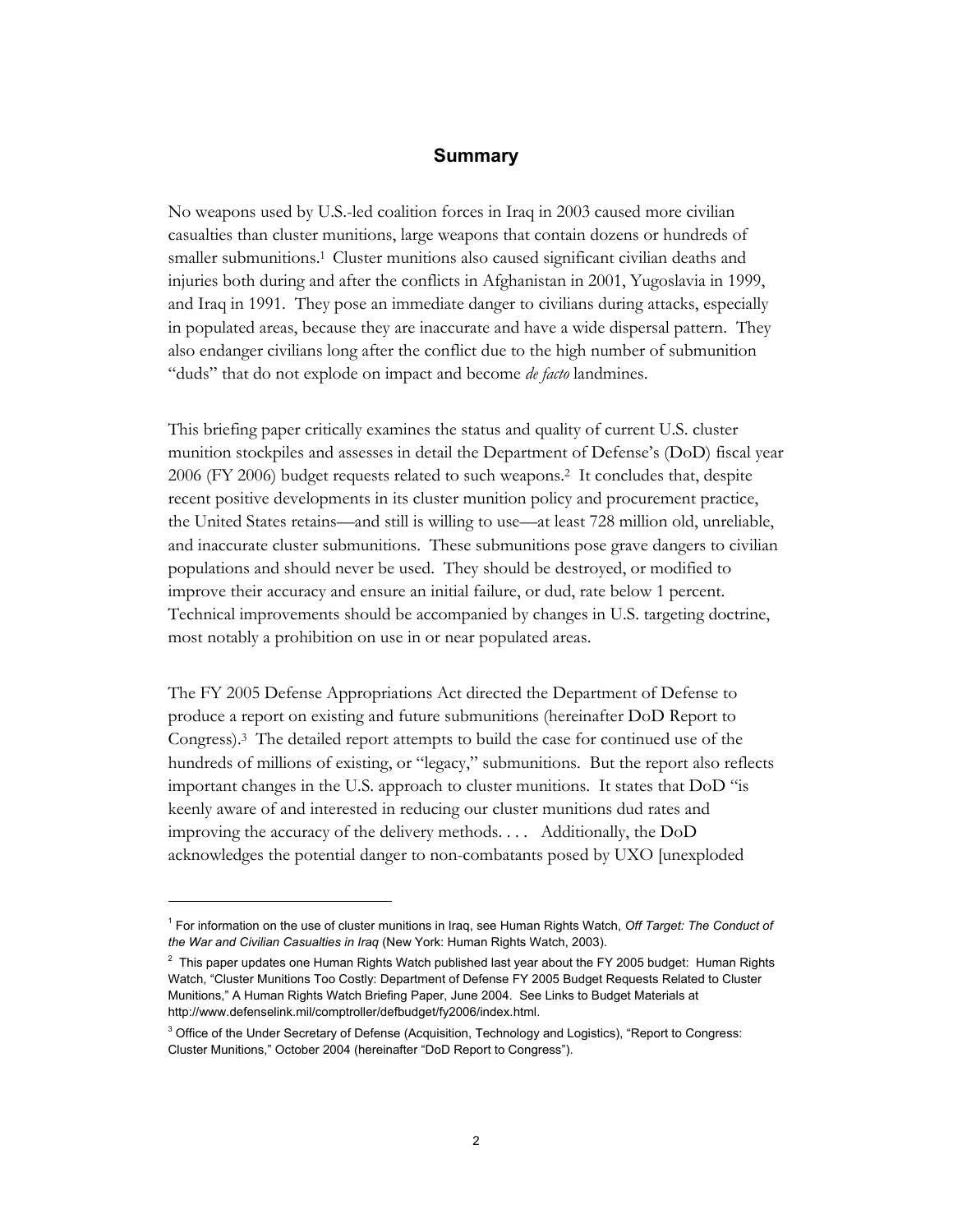<span id="page-2-0"></span>ordnance] and has developed strict rules of engagement and targeting methodologies, intended to minimize risks to civilians in or near the zone of conflict."[4](#page-2-1) 

The DoD FY 2006 budget, which covers October 2005 to September 2006, is the first to implement fully an important new U.S. policy toward procuring cluster munitions: the DoD may no longer acquire cluster submunitions with a dud rate of 1 percent or more. This policy was first declared in January 2001 and is only now taking full effect; it applies to new purchases and does not affect the existing stockpile. The Army, Marine Corps, and Air Force all seek funding for additional cluster weapons this year. While these spending requests appear to conform to the new policy, the budget raises a number of questions and concerns, as detailed below.

## *Recommendations*

To minimize the danger of U.S. cluster munition stockpiles, Human Rights Watch recommends that the United States:

- prohibit the use in or near populated areas of all non-precision-guided submunitions, including those with self-destruct devices (such devices do not affect the "area effect" of the submunitions and thus do not reduce the immediate danger to civilians during attacks).
- prohibit the use of submunitions with a dud rate higher than 1 percent, and either destroy or retrofit with self-destruct devices all of the approximately 728 million old, unreliable submunitions that do not meet that standard.
- accelerate efforts to develop and employ better guidance systems to increase the accuracy of cluster munitions and their submunitions.

In addition, Human Rights Watch recommends that Congress, in adopting the FY 2006 budget, place conditions on certain cluster munition procurements (i.e., use only with unitary warheads or submunitions with less than a 1 percent dud rate), and that the Department of Defense provide fuller information about the numbers and types of cluster munitions and submunitions it is requesting, and their dud rates, so that Congress can make informed decisions.

<span id="page-2-1"></span> $<sup>4</sup>$  Ibid., p. ii.</sup>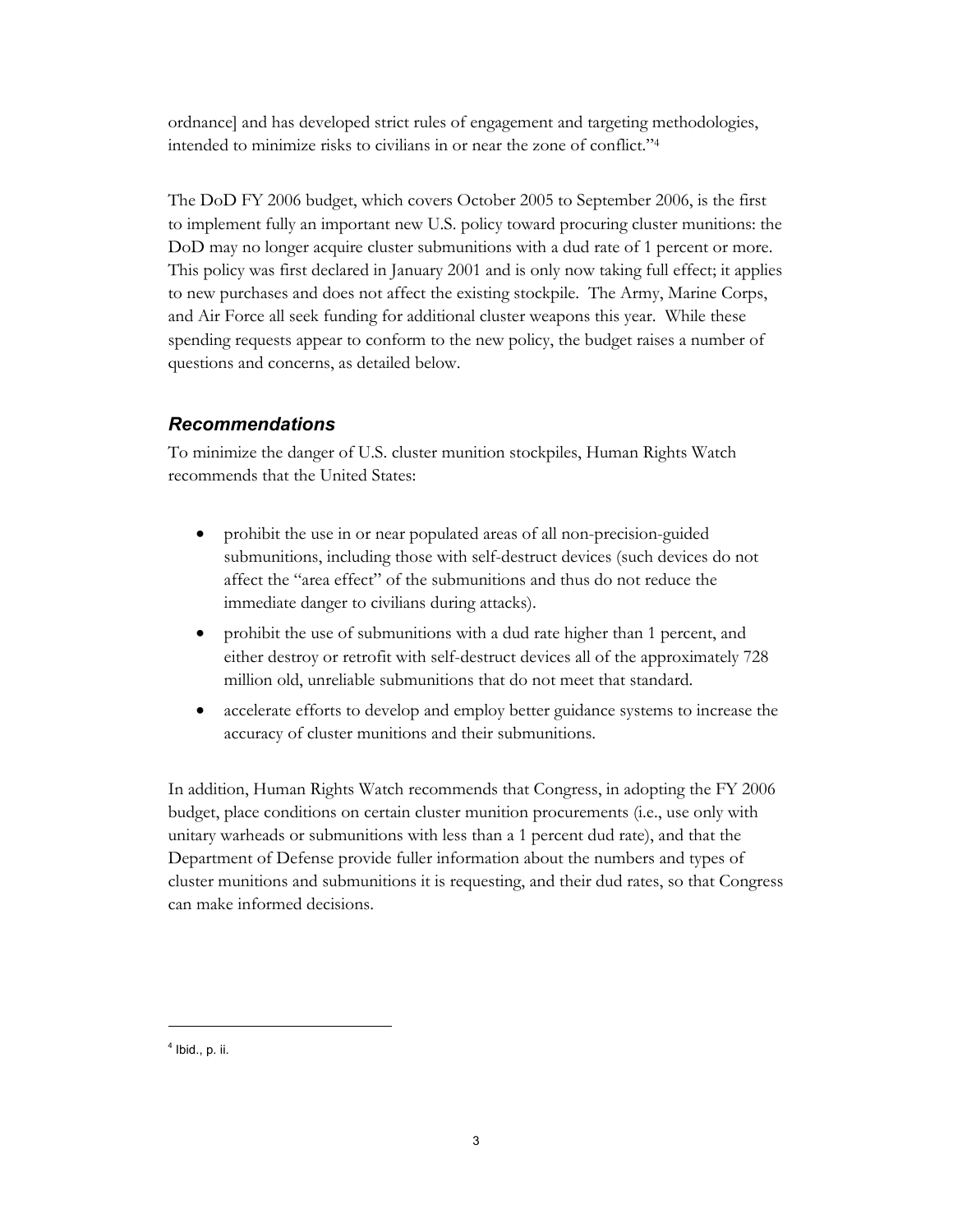## *The Cohen Policy*

<span id="page-3-0"></span>In 2001, then-Secretary of Defense William Cohen issued a policy memorandum stating that all submunitions reaching a Milestone 3 production decision in FY 2005 and beyond wouldhave a dud rate of less than 1 percent (hereinafter the Cohen policy).<sup>5</sup> In other words, submunitions that reach "full rate production," i.e. production for use in combat, duringthe first quarter of FY 2005 must meet the new standard.<sup>6</sup> According to the DoD Report to Congress, submunitions procured in past years are exempt from the policy, but "[f]uture subunitions must comply with the desired goal of 99% or higher submunition functioning rate or must receive a waiver."<sup>7</sup> The implementation of this policy is discussed in the DoD Report to Congress and reflected in the FY 2006 Budget.

## **The Current U.S. Cluster Munition Stockpile**

Congress, as part of the FY 2005 DoD appropriations process, mandated a report on the U.S. cluster munition inventory (the above-mentioned DoD Report to Congress). The amendment requesting the report, initiated by Congresswoman Betty McCollum and submitted by the House Appropriations Subcommittee on Defense, "directs the Secretary of Defense 'to provide a report that addresses how the Department of Defense (DoD) is improving the dud rate of cluster munitions to meet existing DoD policies.'"<sup>8</sup> 

The report, dated October 2004, addresses three areas:

- the types and quantities of cluster munitions in existing stockpiles,
- "efforts to ensure the development of cluster munitions that meet the 1% dud rate policy," and
- a description of the cluster munition inventory until the inventory meets the policy.[9](#page-3-5)

<span id="page-3-1"></span><sup>&</sup>lt;sup>5</sup> Secretary of Defense William Cohen, "Memorandum for the Secretaries of the Military Departments, Subject: DoD Policy on Submunition Reliability (U)," January 10, 2001.

<span id="page-3-2"></span><sup>&</sup>lt;sup>6</sup> Ibid. See also Anthony J. Melita, "A Viewpoint from OSD," briefing at National Defense Industrial Association, 45<sup>th</sup> Annual Fuze Conference, April 2001, p. 9.

<span id="page-3-3"></span><sup>&</sup>lt;sup>7</sup> "DoD Report to Congress," p. ii.

<span id="page-3-4"></span><sup>8</sup> Public Law No. 108-287 (2004), sec. 8134.

<span id="page-3-5"></span><sup>&</sup>lt;sup>9</sup> "DoD Report to Congress," p. ii.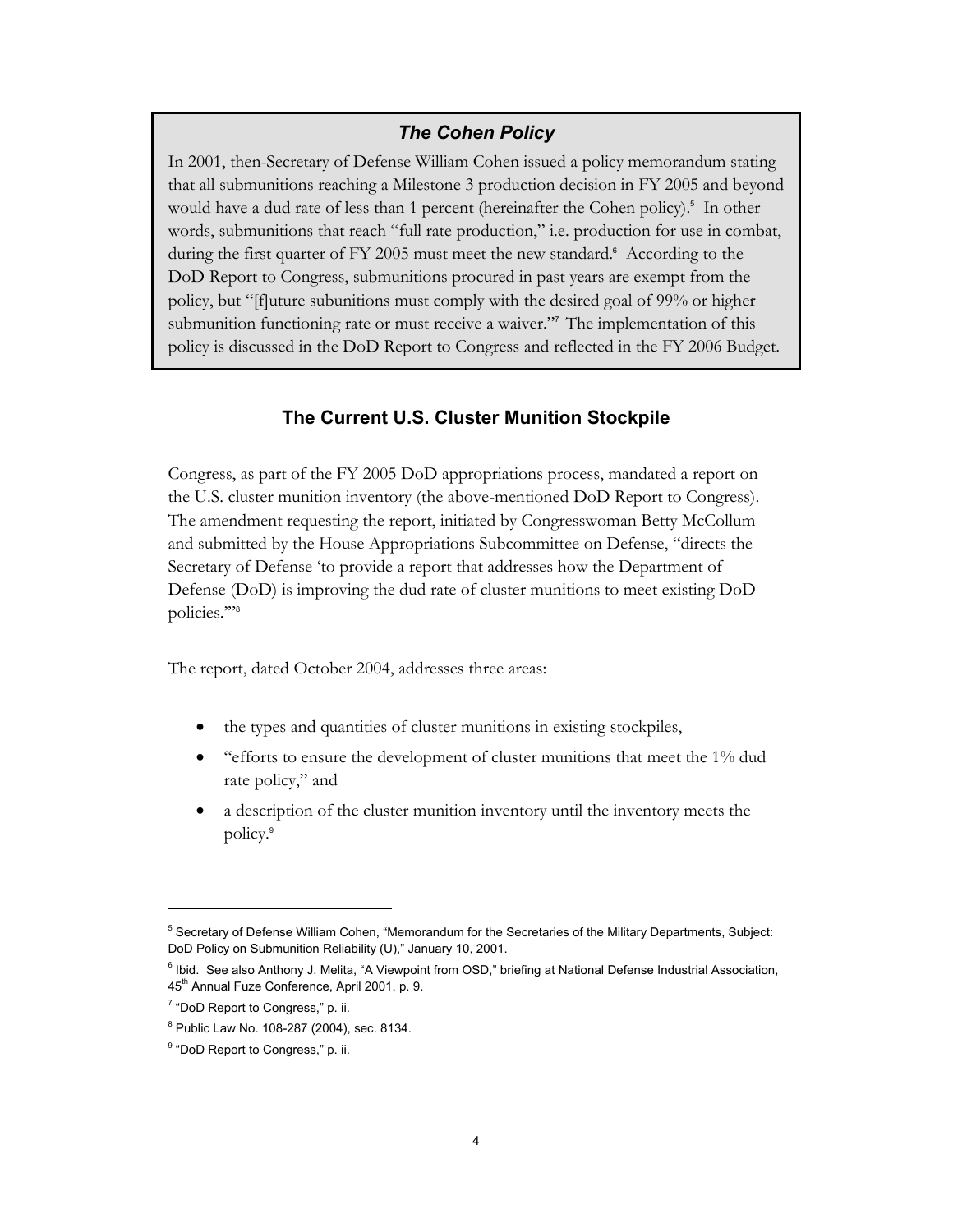While the report recognizes the need for more reliable submunitions as required by the Cohen policy, it also stresses the United States's continued commitment to old cluster submunitions with high failure rates.

The report details a stockpile of 5.5 million cluster munitions containing about 728.5 million submunitions.<sup>10</sup> This figure, however, does not appear to be a full accounting of cluster munitions available to U.S. forces. In particular, the tally does not include cluster munitions that are part of the War Reserve Stocks for Allies (WRSA).<sup>[11](#page-4-1)</sup> Human Rights Watch has previously reported that the U.S. inventory, including WRSA, totaled about one billion submunitions.[12](#page-4-2) 

Cluster munitions are particularly ubiquitous in the stores of U.S. ground forces. According to the DoD report, the Army has about 638.3 million cluster submunitions (88 percent of the total inventory) and the Marine Corps has about 53.3 million (7 percent). The report states, "Cannon and rocket artillery cluster munitions comprise over 80% of Army fire support capability,"[13](#page-4-3) and they "comprise the bulk of the Marine Corps artillery munitions."14The Air Force stockpiles about 22.2 million air-delivered cluster bombs (3 percent of the cluster inventory) and the Navy about 14.7 million (2 percent).

Of the 728 million submunitions, only 30,990 have self-destruct devices (.00004 percent).[15](#page-4-5) The DoD report cites failure rates of 2 percent to 6 percent for most of the submunitions, based on lot acceptance testing and stockpile reliability testing. Previous DoD documents have indicated much higher failure rates for the most common

<span id="page-4-0"></span> $10$  The report lists 626,824,422 submunitions in the "Active Inventory" and 728,477,489 in the "Total Inventory." Active inventory denotes serviceable ammunition items that can be safely used in training or combat. Total inventory may include damaged, suspended, or unserviceable ammunition that is awaiting disposal or repair.

<span id="page-4-1"></span><sup>&</sup>lt;sup>11</sup> Under this program, munitions are stored in foreign countries (notably in Europe, Japan, and Korea), but kept under U.S. title and control, then made available to United States and allied forces in the event of hostilities.

<span id="page-4-2"></span><sup>&</sup>lt;sup>12</sup> See, e.g., Human Rights Watch, "Cluster Munitions a Foreseeable Hazard in Iraq," A Human Rights Watch Briefing Paper, March 2003. The one billion submunitions figure is mostly drawn from U.S. Army Material Systems Analysis Activity, "Unexploded Ordnance (UXO) Study," April 1996.The United States may have removed from inventory and destroyed a significant number of expired cluster munitions since that 1996 study. The new DoD report also does not include an unknown number of SADARM cluster munitions and TLAM cruise missiles with conventional submunitions, and more than 400,000 scatterable mine systems.

<span id="page-4-3"></span><sup>&</sup>lt;sup>13</sup> "DoD Report to Congress," p. 2.

<span id="page-4-4"></span> $14$  Ibid., p. 3.

<span id="page-4-5"></span><sup>&</sup>lt;sup>15</sup> These are CBU-97 and CBU-105 Sensor Fuzed Weapons (SFW) held by the Air Force and Navy. The Army's SADARM cluster munitions, which are similar to SFW, are not included in the DoD report.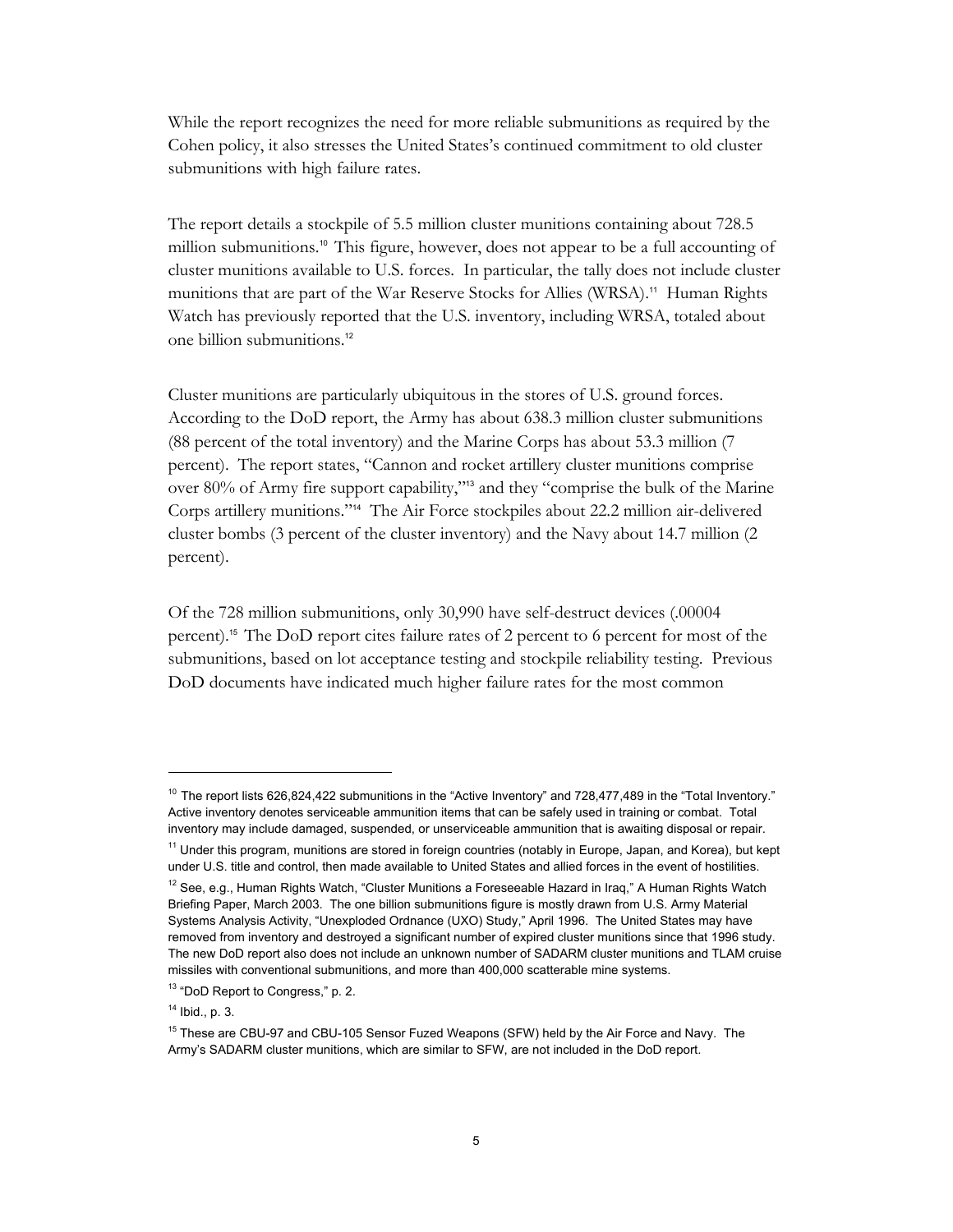submunitions. <sup>16</sup>Organizations involved in UXO clearance in various countries also cite higher failure rates.

Both ground and air forces stockpile large numbers of outdated cluster munitions that have caused significant harm to civilians in recent conflicts. The Army and Marine Corps have 155mm artillery projectiles (M483/M483A1 and M864) containing about 402 million Dual Purpose Improved Conventional Munition (DPICM) submunitions. The new DoD report cites a failure rate of 3 percent, while a July 2000 Army study cited 14percent.<sup>17</sup> Similarly, the Army has M26 Multiple Launch Rocket Systems (MRLS) containing about 282 million submunitions; the new DoD report cites a failure rate of 5 percent, while an earlier study cited 16 to 23 percent.<sup>18</sup> These weapons killed or wounded hundreds of civilians in Iraq in 2003.

The Air Force still has CBU-87 cluster bombs containing more than 20 million submunitions; the DoD report cites a failure rate of 4 to 6 percent, while U.N. clearance operations in Kosovo found a 7 percent failure rate. The yellow BLU-97 submunitions in these cluster bombs caused hundreds of civilian casualties during and after conflict in Kosovo, Afghanistan, and Iraq.

The Navy retains MK-20 Rockeye cluster bombs with about 14.5 million submunitions; the DoD report cites a surprisingly low 2 percent failure rate. These cluster bombs were developed in the 1950s and were used in great numbers in the Vietnam War and in the 1991 Gulf War and were reported to have high failure rates; clearance agencies in Kuwait encountered a very large number of hazardous dud Rockeye submunitions.[19](#page-5-3) 

Even using the report's very conservative dud rates, however, the current submunition inventory, if employed, would leave behind more than 27 million hazardous duds (see Table 2). The report says that legacy munitions "will remain in the department's inventory until used or until they reach their extended life and are demilitarized."[20](#page-5-4) Thus, while the DoD will destroy some submunitions because they have expired, it has

 $\ddot{\phantom{a}}$ 

<span id="page-5-0"></span><sup>&</sup>lt;sup>16</sup> See, e.g., Office of the Under Secretary of Defense for Acquisition, Technology and Logistics, "Unexploded Ordnance Report," table 2-3, p. 5. No date, but transmitted to the U.S. Congress on February 29, 2000.

<span id="page-5-1"></span><sup>&</sup>lt;sup>17</sup> U.S. Army Defense Ammunition Center, Technical Center for Explosives Safety, "Study of Ammunition Dud and Low Order Detonation Rates," July 2000, p. 9.

<span id="page-5-2"></span><sup>&</sup>lt;sup>18</sup> Office of the Under Secretary of Defense for Acquisition, Technology and Logistics, "Unexploded Ordnance Report."

<span id="page-5-3"></span><sup>&</sup>lt;sup>19</sup> For more details and sources on Rockeye, CBU-87, DPICM and MLRS, see Human Rights Watch, "Cluster Munitions a Foreseeable Hazard in Iraq."

<span id="page-5-4"></span><sup>&</sup>lt;sup>20</sup> "DoD Report to Congress," p. 12.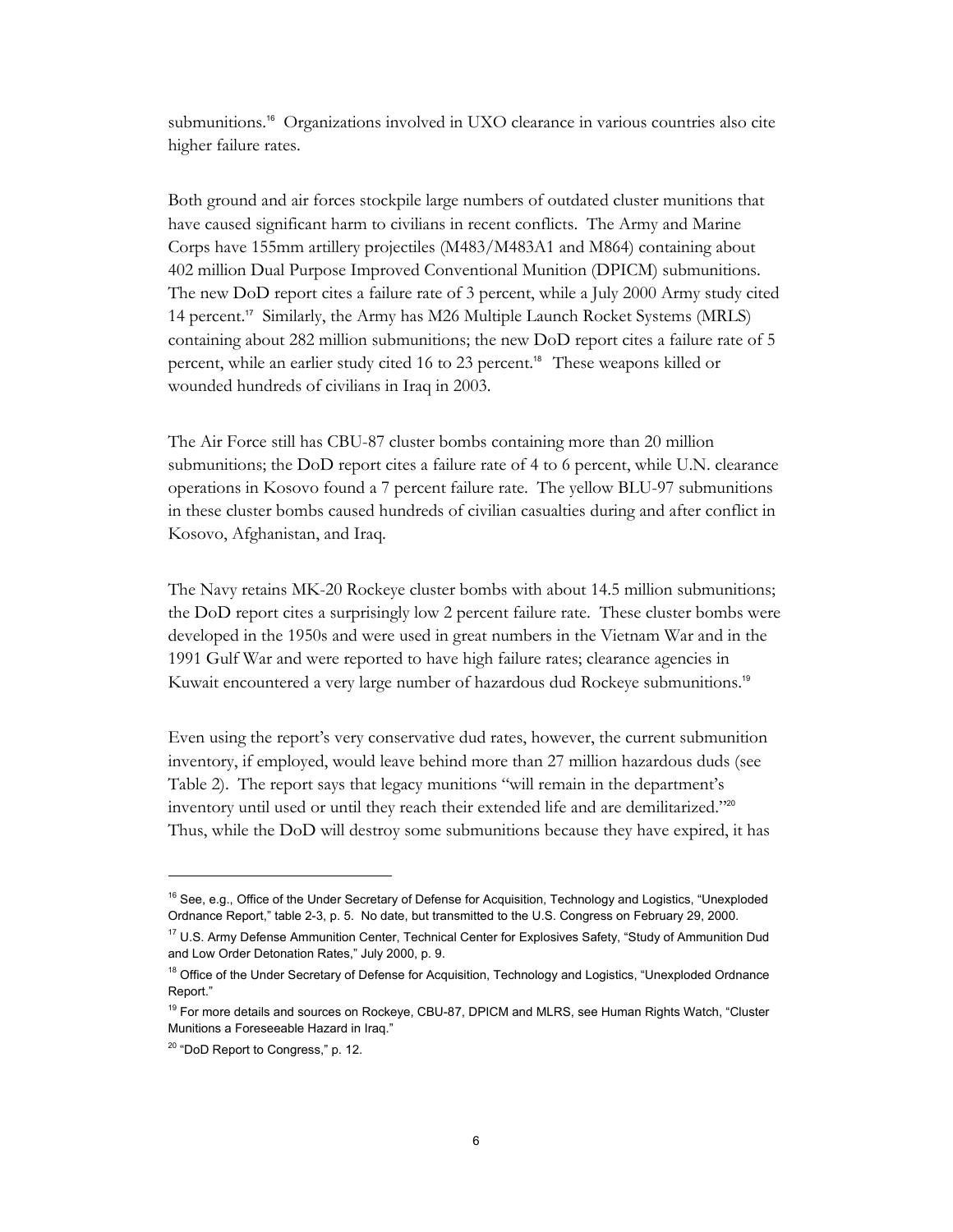<span id="page-6-0"></span>no plans to destroy cluster munitions because of their high failure rates and inaccuracy. According to the report, a total of 480 million of the old, unreliable submunitions will still be in the inventory in FY 2011.<sup>21</sup>

The report also reflects an unwillingness to replace cluster munitions with unitary weapons. It describes the cluster munitions as "vital" and "versatile," particularly for attacks on time-sensitive area targets. "Restricting U.S. Forces to firing only unitary munitions would severely hinder our capabilities . . . and would limit the number of available munitions options for the operational commander."<sup>[22](#page-6-2)</sup> It specifically states that unitary models are "not intended as a replacement for" MLRS or ATACMS cluster munitions.[23](#page-6-3) Such statements ignore the lessons of Iraq where field commanders and Judge Advocate Generals (legal advisers) called for a unitary alternative to reduce the risk to U.S. troops and Iraqi civilians. In that conflict, ground forces used long-range MLRS rockets, which only carry submunitions, largely because Iraqi artillery outranged U.S. artillery. In such cases, a unitary warhead would have served the same purpose without the civilian harm that is all but inevitable when one uses an area effect weapon that produces dozens of duds.

## **Department of Defense Procurement Requests**

Most of the Pentagon's requests in the FY 2006 budget, which the rest of this paper will discuss, call for the retrofitting of old technology or procurement of newer technology. While designed to increase military effectiveness, the modernization of the U.S. cluster munition arsenal has the potential to reduce the negative humanitarian impact of these weapons. The changes are far from a panacea, however. The large stockpile of unreliable and inaccurate cluster munitions remains, new technology must be tested and evaluated, and targeting changes must accompany technological improvements.

## *Army Procurement Requests*

#### *Rocket and Missile Systems*

In the FY 2006 budget, the Army requests \$124.8 million for 1,026 rockets for the Guided Multiple Launch Rocket System (GMLRS). [24](#page-6-4) FY 2006 is the fourth year of a

-

<span id="page-6-1"></span> $21$  Ibid., pp. 12-16.

<span id="page-6-2"></span> $22$  Ibid., p. ii.

<span id="page-6-3"></span> $23$  Ibid., p. 8.

<span id="page-6-4"></span><sup>&</sup>lt;sup>24</sup> Department of the Army, Committee Staff Procurement Backup Book, Fiscal Year 2006/2007 President's Budget: Missile Procurement, Army, February 2005, Item No. 13, Guided MLRS Rocket, p. 72, http://www.asafm.army.mil/budget/fybm/FY06-07/pforms/missiles.pdf (retrieved March 14, 2005).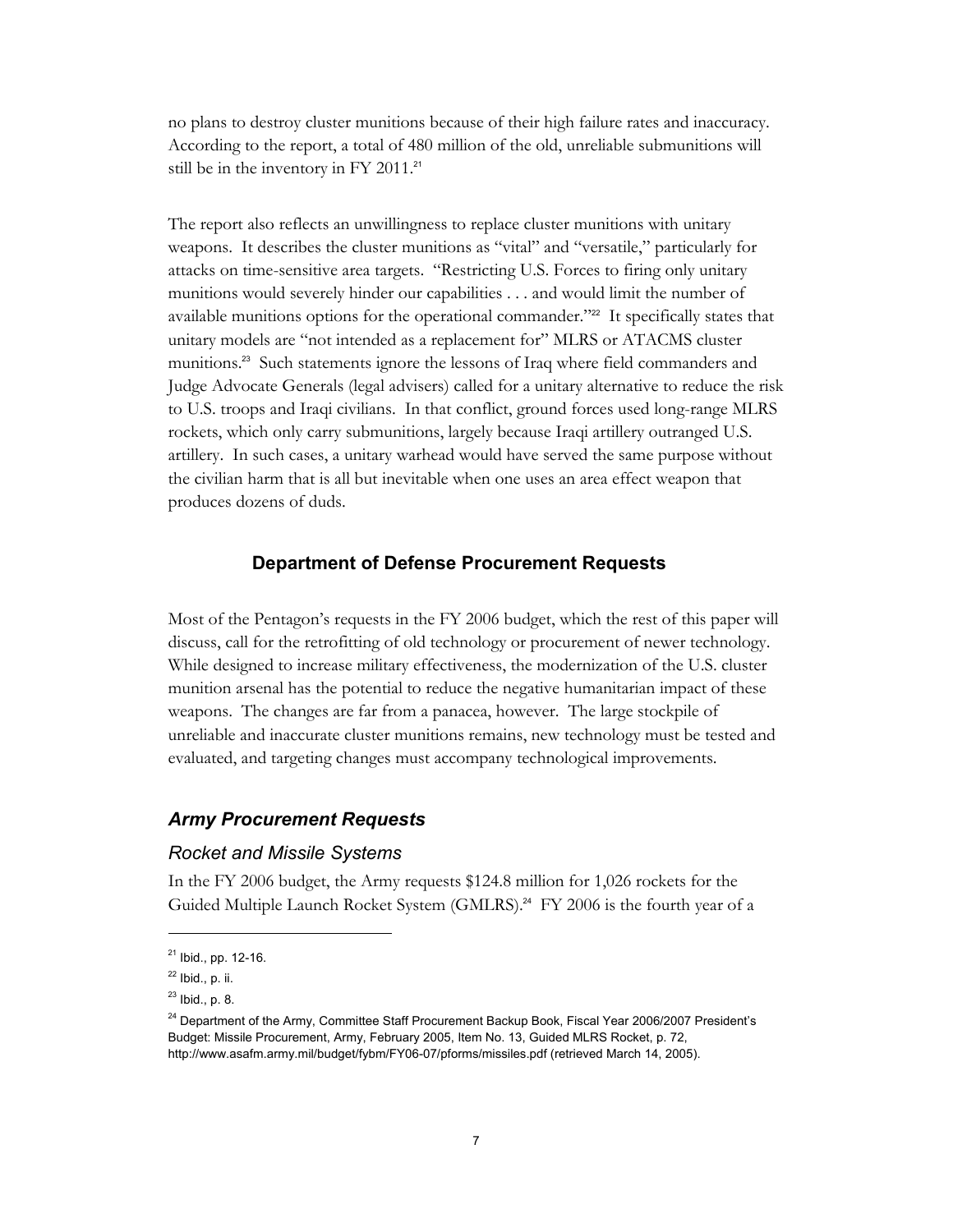gradually increasing, ten-year program to procure 140,004 of such rockets, which are designedto replace the "aging M26A1/A2 [MLRS rocket] inventory."<sup>25</sup> These rockets, often used for counter-battery fire, are launched from MLRS or High Mobility Artillery Rocket System (HIMARS) launchers. The new rockets are precision guided, with inertial and global positioning system (GPS) guidance systems. As a result, they are more likely to hit their target and troops will need to use fewer of them.

DoD says the GMLRS guidance system, "in combination with the improved fuzing, reduces the total hazardous duds by 95 percent or more from standard M26 MLRS missions" and its "impact area is 85 percent smaller."26Its M101 submunition, product of a cooperative program undertaken with France, Germany, Italy, and the United Kingdom, however, only reduces the dud rate to 2.5 percent unless it has a self-destruct device.<sup>27</sup>According to the budget documents, some, although DoD does not reveal how many, of the rockets will carry a unitary warhead instead of submunitions, thus reducing Army reliance on cluster munitions.

Such technological developments are significant because the hundreds of older MLRS rockets used in Iraq were major killers of civilians. The Army relied heavily on the MLRS because Iraqi artillery had a longer range than the regular U.S. artillery. The only available warhead for the MLRS, however, contained submunitions. In order to take out a single artillery piece in a civilian neighborhood, U.S. ground troops would launch a standard volley of six rockets containing about 4,000 DPICMs with a 16 percent dud rate that spread over an area with a 0.6-mile radius. The humanitarian impact was devastating, and duds endangered both soldiers and civilians. Military officers ranging from field commanders to senior CENTCOM officials called for a unitary alternative.

The GMLRS, especially in its 200-pound unitary form, addresses some of those concerns. The Budget Justification Sheet, however, does not specify how many of each type of warhead (unitary or submunition) will be procured, important information that should be made public. Because of its area effect, the version with submunitions will still excessively endanger civilians, especially if used in populated areas. The Budget Justification Sheet also does not say which type of submunition will be used. The DoD Report to Congress says that it will be a M101 DPICM with an improved M239 submunition fuze, but it does not specify if it will have a self-destruct mechanism.<sup>28</sup> At a

-

<span id="page-7-0"></span> $25$  Ibid.

<span id="page-7-1"></span><sup>&</sup>lt;sup>26</sup> "DoD Report to Congress," p. 8.

<span id="page-7-2"></span> $27$  Ibid., p. 7.

<span id="page-7-3"></span><sup>&</sup>lt;sup>28</sup> "DoD Report to Congress," p. 7.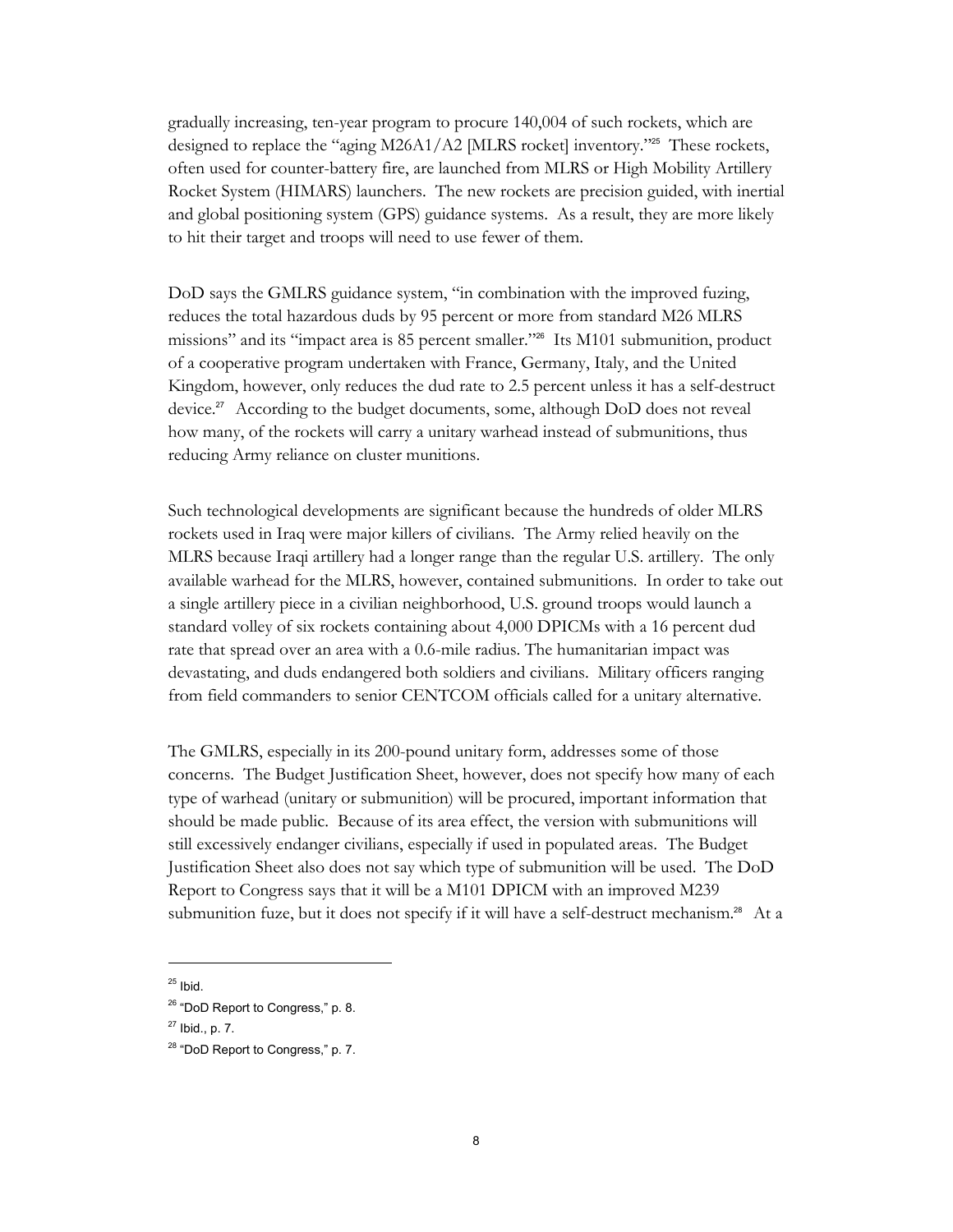minimum, the 404 DPICMs in each GMLRS rocket should be replaced or retrofitted to reduce the dud rate.

In another budget line, the Army has asked for \$58.5 million for 45 Army Tactical MissileSystems (ATACMS) missiles.<sup>29</sup> These missiles are launched from an MLRS or HIMARS and usually carry 300 or 950 spherical submunitions. U.S. ground forces used at least 330 of these in Iraq in 2003, and they caused a number of civilian casualties. As with last year's request, however, this request is for the Block 1A Quick Reaction Unitary (QRU) model, a unitary alternative to the submunition model. It also includes a GPS guidance system to increase accuracy.

In addition to the GMLRS rockets and ATACMS missiles, the Army seeks money for different launcher systems. It requests \$20.8 million for production support and fielding of the relatively new M270A1 MLRS launcher and \$19.8 million for modification to the same.<sup>[30](#page-8-1)</sup> The Army states this launcher will allow for "faster target engagement on timesensitive"targets.<sup>31</sup> The Army wants \$183.3 million to procure thirty-five HIMARS and \$8 million to make modifications to existing units.<sup>[32](#page-8-3)</sup> The HIMARS is a lightweight version of the MLRS that launches six instead of twelve rockets or one instead of two missiles. These line items, all part of multiyear programs, do not require procurement of cluster munitions but are worth noting because they are often used to launch them. The Army has also requested \$114.3 million in Research, Development, Testing, and Evaluation (RDT&E) for GMLRS rockets and HIMARS launchers.<sup>[33](#page-8-4)</sup>

- The Department of Defense should specify how many of each type of GMLRS rocket it wants to procure and what kind of submunitions they will contain.
- Congress should condition approval for rocket and missile launchers on their being used only with unitary warheads and submunitions with less than a 1 percent dud rate.

<span id="page-8-0"></span><sup>&</sup>lt;sup>29</sup> Department of the Army, Committee Staff Procurement Backup Book, Fiscal Year 2006/2007 President's Budget: Missile Procurement, Army, February 2005, Item No. 16, Army Tactical Missile System, p. 104, http://www.asafm.army.mil/budget/fybm/FY06-07/pforms/missiles.pdf (retrieved March 13, 2005).

<span id="page-8-1"></span><sup>30</sup> Ibid., Item No. 15, MLRS Launcher Systems, p. 91; ibid., Item No. 22, MLRS Modifications, p. 128.

<span id="page-8-2"></span><sup>31</sup> Ibid., Item No. 15, MLRS Launcher Systems, p. 91.

<span id="page-8-3"></span> $32$  Ibid., Item No. 16, High Mobility Artillery Rocket System, p. 96; ibid., Item No. 23, HIMARS Modifications, p. 145.

<span id="page-8-4"></span><sup>&</sup>lt;sup>33</sup> Department of Defense Budget for Fiscal Year 2006, Program Acquisition Costs by Weapon System, February 2005, p. 22, http://www.defenselink.mil/comptroller/defbudget/fy2006/fy2006\_weabook.pdf (retrieved March 13, 2005).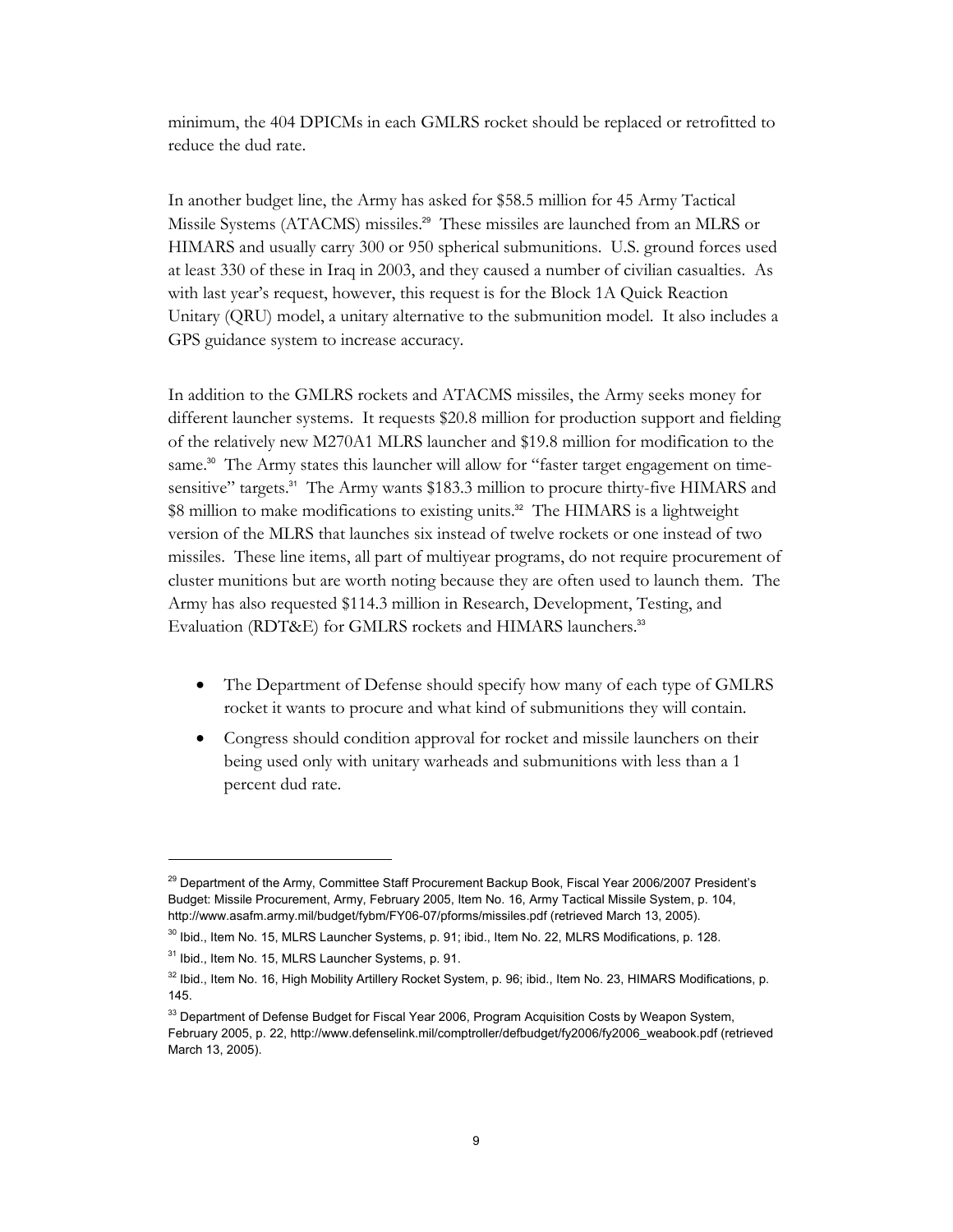#### <span id="page-9-0"></span>*Submunition Retrofitting*

The Army has requested \$5 million, plus \$5.1 million in FY 2007, to retrofit with selfdestructdevices 375,000 submunitions in 5,000 155mm projectiles.<sup>34</sup> The 155mm "Recap" program is designed to reduce the dud rate. It applies to M864 Basebled Extended Range-DPICM (ER-DPICM) artillery projectiles, each of which contains a combination of seventy-two M42 and M46 submunitions. According to Army figures from  $2000$ , these submunitions have a dud rate of 14 percent before retrofitting;<sup>[35](#page-9-2)</sup> the DoD Report to Congress says the rate is 3 percent. The reasons for the lower estimate are not known, but in any event, 3 percent is too high.<sup>36</sup> The Army's Budget Justification Sheet does not specify an expected dud rate after retrofitting although the DoD Report to Congress says it will be less than 1 percent.<sup>[37](#page-9-4)</sup> The requested \$5 million is significantly lower than last year's request for \$42.2 million to retrofit 820,800 submunitions in 11,400 155mm artillery projectiles.[38](#page-9-5) This year's Budget Justification Sheet also reveals that only \$17.9 million was ultimately approved for FY 2005.

During major hostilities in Iraq in 2003, submunitions killed or injured hundreds of civilians, and DPICMs were by far the worst offenders. The Budget Justification Sheet states that the 155mm Recap program will "greatly reduce hazardous duds on the battlefield as evidenced with the use of DPICM during Operation Desert Storm and Operation Iraqi Freedom."<sup>39</sup>

While this retrofitting program should help reduce the danger of duds in future conflicts, it will not address the other major concerns regarding cluster munitions: the wide footprint and the lack of accuracy. Thus, it will not reduce the immediate danger of these weapons during strikes, especially in populated areas. A self-destruct mechanism does not change the area effect characteristic which leads to civilian deaths during

<span id="page-9-1"></span><sup>&</sup>lt;sup>34</sup> Department of the Army, Committee Staff Procurement Backup Book Fiscal Year 2006/2007 Budget Submission: Procurement of Ammunition, Army, February 2005, Item No. 16, Projectile 155mm DP Basebled M864, p. 350, http://www.asafm.army.mil/budget/fybm/FY06-07/pforms/ammo.pdf (retrieved March 13, 2005).

<span id="page-9-2"></span><sup>&</sup>lt;sup>35</sup> U.S. Army Defense Ammunition Center, Technical Center for Explosives Safety, "Study of Ammunition Dud and Low Order Detonation Rates," July 2000, p. 9.

<span id="page-9-3"></span><sup>&</sup>lt;sup>36</sup> "DoD Report to Congress," p. 2.

<span id="page-9-4"></span> $37$  Ibid., p. 7.

<span id="page-9-6"></span><span id="page-9-5"></span><sup>&</sup>lt;sup>38</sup> Department of the Army, Committee Staff Procurement Backup Book, FY 2005 Budget Estimates: Procurement of Ammunition, Army, February 2004, Item No. 16, Projectile 155mm DP Basebled M864, p. 336, http://www.asafm.army.mil/budget/fybm/FY05/pforms/ammo.pdf (retrieved April 7, 2004).  $39$  Ibid.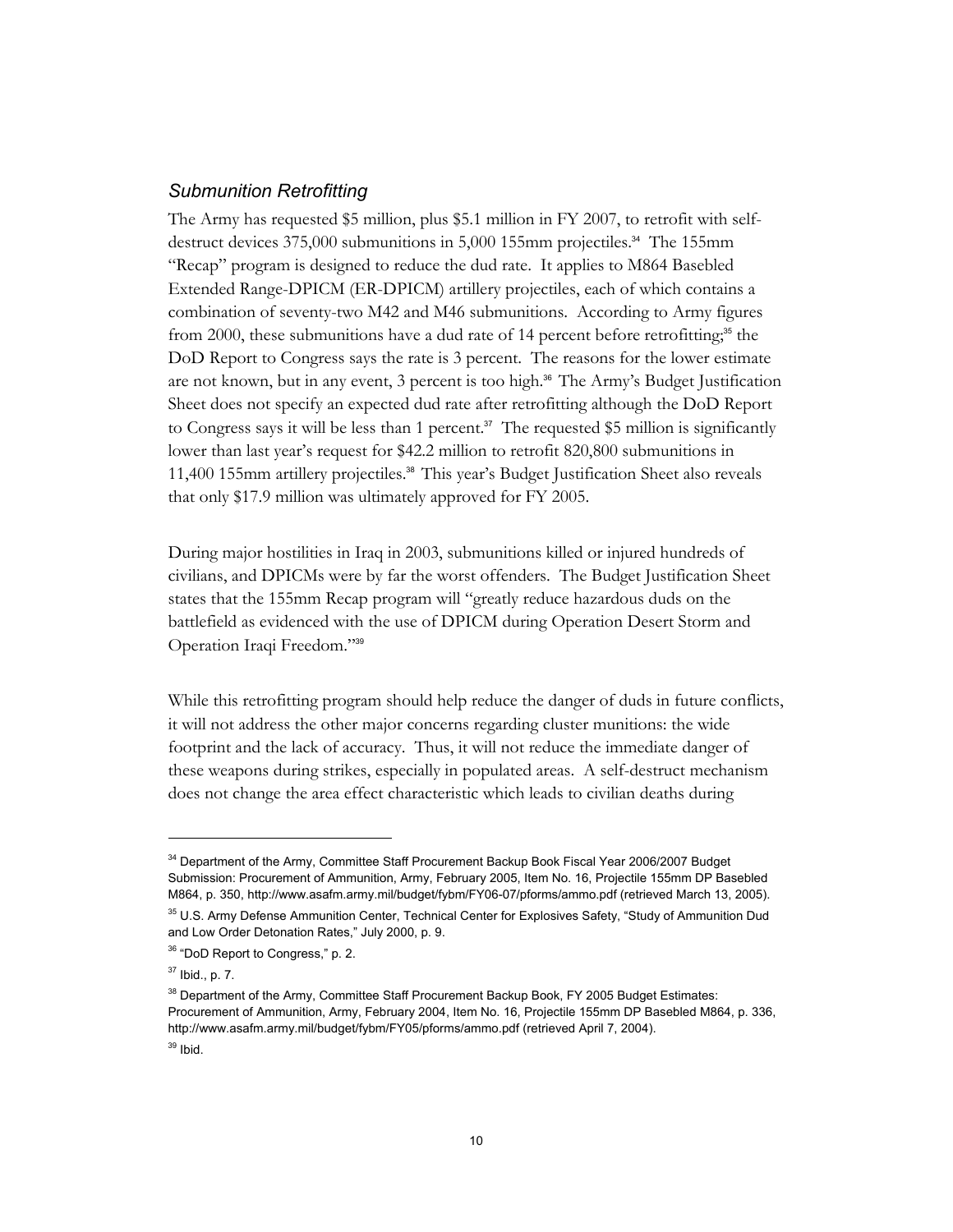<span id="page-10-0"></span>attacks. Moreover, the retrofitting program does not account for all of the DPICMs in the U.S. arsenal.[40](#page-10-1) The Army, for example, did not request FY 2006 money to retrofit 105mm M915 artillery shells with DPICMs,41although it awarded a contract in February 2003 for the manufacture of 500,000 self-destruct fuzes for these projectiles.<sup>[42](#page-10-3)</sup>

- The Department of Defense should destroy or retrofit all DPICMs that are not modified under this program.
- These retrofits and other non-precision-guided submunitions should never be used in populated areas.
- The Department of Defense should make public the estimated dud rate for the retrofitted submunitions.

## *Helicopter-Launched Hydra*

This year, the Army has asked for no money for helicopter-launched cluster munitions. Last year, for FY 2005, the Army requested \$3.8 million to procure 2,000 Hydra 70 MPSM HE M261 rockets. [43](#page-10-4) These rockets carry nine M73 submunitions each. The submunitions, which do not have self-destruct mechanisms, have a 6 percent dud rate according to the DoD Report to Congress<sup>[44](#page-10-5)</sup> and under the Cohen policy can no longer be procured.<sup>[45](#page-10-6)</sup>

## *Marine Corps Procurement Requests*

#### *Missile and Rocket Systems*

The Marine Corps seeks funds for GMLRS rockets, but, like last year, the details of this request are unclear. The Marine Corps Budget Justification Sheet calls for \$1.3 million for GMLRS rockets and MLRS practice rockets, but it does not specify how the money

<span id="page-10-1"></span><sup>&</sup>lt;sup>40</sup> The DPICM is used in several models of cluster munitions. The Army has not reported what percentage of the DPICMs it used in Iraq came in M864 projectiles.

<span id="page-10-2"></span><sup>41</sup> Department of the Army, Committee Staff Procurement Backup Book, FY 2006/2007 Budget Submission: Procurement of Ammunition, Army, February 2005, Item No. 15, CTG, Artillery, 105mm: All Types, p. 320.

<span id="page-10-3"></span><sup>&</sup>lt;sup>42</sup> U.S. Army Armaments Research and Development Engineering Center, Contract Award Notice DAAE30-03-R-0800, "M234 Self-Destruct Fuze Low Rate Initial Production—Sole Source," February 6, 2003.

<span id="page-10-4"></span><sup>&</sup>lt;sup>43</sup> Department of the Army, Committee Staff Backup Book, Fiscal Year 2005 Budget Amendment for Army Aviation Transformation: Procurement Ammunition, Army, March 2004, Rocket Hydra 70 MPSM HE M261, p. 7, http://www.asafm.army.mil/budget/fybm/fy05/amended/pform-ammo.pdf (retrieved April 7, 2004).

<span id="page-10-5"></span><sup>44 &</sup>quot;DoD Report to Congress," p. 2.

<span id="page-10-6"></span><sup>&</sup>lt;sup>45</sup> Anthony J. Melita, "A Viewpoint from OSD." This presentation lists the Hydra as one of the weapons affected by the Cohen policy, subject to a waiver or modification.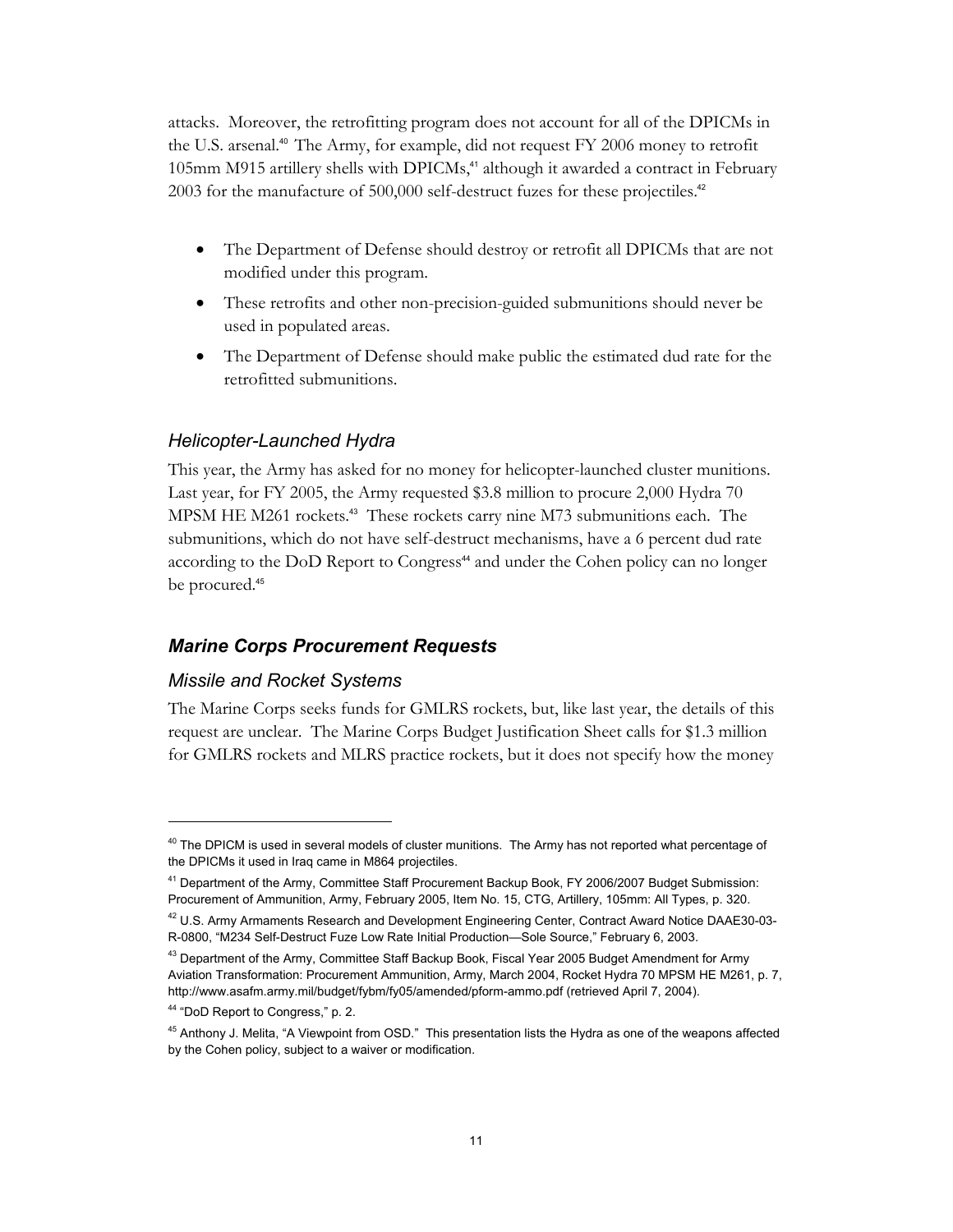<span id="page-11-0"></span>will be divided.<sup>46</sup> According to Army budget justification documents, the Marines want 648 GMLRS rockets as part of a program that would obtain 3,900 by FY 2011.47For FY 2006the Marine Corps also requested \$176.8 million for fifteen HIMARS.<sup>48</sup> The analysis of these requests is the same as that for the Army's GMLRS and HIMARS.

- The Marine Corps should clarify its procurement request, breaking it down by type of rocket and specifying what type of submunitions the GLMRS would carry.
- Congress should condition approval for the HIMARS launcher on its being used only with unitary warheads or submunitions with less than a 1 percent dud rate.

## *Air Force Procurement Requests*

#### *Sensor Fuzed Weapons*

-

The Air Force budget includes one major cluster munition procurement request—the Sensor Fuzed Weapon (SFW). It has asked for \$120,379 million for 332 SFWs, also called CBU-97s, which incorporate cutting-edge cluster munition technology.49The SFW has the same canister as the more common CBU-87 or CBU-103, but it contains ten BLU-108 submunitions instead of 202 BLU-97s. The SFW's submunitions each contain four hockey-puck-sized, explosive "skeets" with infrared sensors that guide them to armored targets and self-destruct mechanisms to reduce the number of duds. The Air Force plans to add Wind Corrected Munitions Dispensers (WCMDs) to these CBU-97s to create the guided version of the SFW, the CBU-105. The procurement request is slightly larger than it was the past two years and will gradually increase to 398 in FY 2011.

The United States used the SFW for the first time in Iraq. The Air Force dropped eighty-eight of them. They have the potential to reduce the civilian cost of cluster munitions because both their canisters and skeets are guided and because their dud rate

<span id="page-11-1"></span><sup>&</sup>lt;sup>46</sup> Department of the Navy, FY 2006/2007 Budget Estimates: Procurement, Marine Corps, February 2005, Item No. 21, HIMARS Rockets, https://164.224.25.30/FY06.nsf/PMC?OPENframeset (retrieved March 13, 2005).

<span id="page-11-2"></span><sup>&</sup>lt;sup>47</sup> Department of the Army, Committee Staff Procurement Backup Book, Fiscal Year 2006/2007 President's Budget: Missile Procurement, Army, February 2005, Item No. 13, Guided MLRS Rocket, p. 75, http://www.asafm.army.mil/budget/fybm/FY06-07/pforms/missiles.pdf (retrieved March 14, 2005).

<span id="page-11-3"></span><sup>48</sup> Department of the Navy, FY 2006/2007 Budget Estimates: Procurement, Marine Corps, February 2005, Item No. 12, https://164.224.25.30/FY06.nsf/PMC?OPENframeset (retrieved March 13, 2005).

<span id="page-11-4"></span><sup>&</sup>lt;sup>49</sup> Department of the Air Force, Fiscal Year 2006/2007 Budget Estimates: Procurement of Ammunition, February 2005, Item No. 6, Sensor Fuzed Weapon, p. 81,

http://www.saffm.hq.af.mil/FMB/pb/2006/afprocurement/Ammunition\_Procurement\_FY06\_PB.pdf (retrieved March 13, 2005).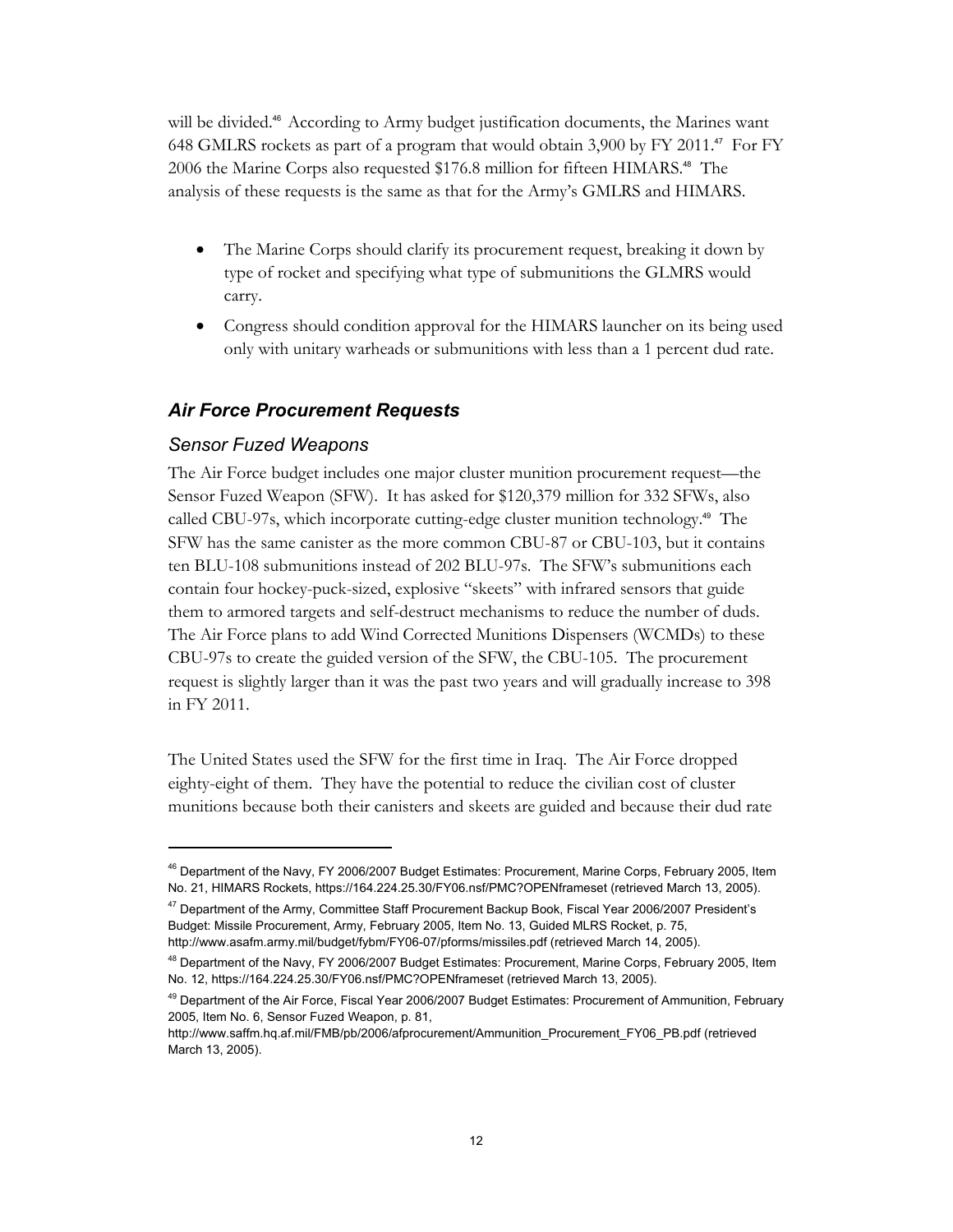<span id="page-12-0"></span>should be lower due to the self-destruct mechanisms. They also target vehicles, which should help avoid an indiscriminate antipersonnel effect. Initial Air Force reports gave theweapon a positive review.<sup>50</sup> The Army introduced a similar artillery-launched weapon in Iraq called the Sense and Destroy Armor Munitions (SADARM), but it did not request additional money to procure SADARMs this year or last.

#### *CBU-87*

TheAir Force has also requested \$291,000 for 15 CBU-87 cluster bomb dispensers.<sup>51</sup> The Budget Justification Sheet provides no information about this request except that the dispensers will be inert, i.e. without their submunitions. By themselves, these cluster casings pose no danger. If they are filled with BLU-97s, which have a dud rate of 4 to 6 percent,<sup>[52](#page-12-3)</sup> however, they represent a significant humanitarian risk. The CBU-87, and its successor the CBU-103, killed dozens of civilians in Iraq, Afghanistan, and Kosovo. The casing, which can be used with a number of different weapon systems, also endangers civilians if it is used to carry scatterable mines.

• The Department of Defense should provide Congress with more information about this request, and Congress should reject any procurement requests for CBU-87 dispensers to be used for the CBU-87 or CBU-103 cluster bombs or for the CBU-89 or CBU-104 scatterable landmine systems.

#### *Wind Corrected Munitions Dispenser*

In a surprise change of direction, the Air Force budget does not include money to procure the Wind Corrected Munition Dispenser. The WCMD is a guidance system that attaches at the rear of four munitions—the CBU-103 (Combined Effects Munition), CBU-104 (Gator antipersonnel and antivehicle mines), CBU-105 (Sensor Fuzed Weapon), and CBU-107 (Passive Attack Weapon). It does not make these cluster bombs precision-guided munitions but increases their accuracy by compensating for wind encountered during the canisters' fall. The WCMD was used first in Afghanistan in 2001 and used extensively in Iraq in 2003.

<span id="page-12-1"></span><sup>&</sup>lt;sup>50</sup> Ryan Hansen, "Sensor Fuzed Weapon Combat Debut Forces Troops to Surrender," AFMC Public Affairs Link, August 18, 2003, http://www.afmc-pub.wpafb.af.mil/HQ-AFMC/PA/news/archive/2003/Aug/0829-03.htm (retrieved May 6, 2005).

<span id="page-12-2"></span><sup>&</sup>lt;sup>51</sup> Department of the Air Force, Fiscal Year 2006/2007 Budget Estimates: Procurement of Ammunition, February 2005, Item No. 5, p. 79.

http://www.saffm.hq.af.mil/FMB/pb/2006/afprocurement/Ammunition\_Procurement\_FY06\_PB.pdf (retrieved March 13, 2005).

<span id="page-12-3"></span><sup>52 &</sup>quot;DoD Report to Congress," p. 4.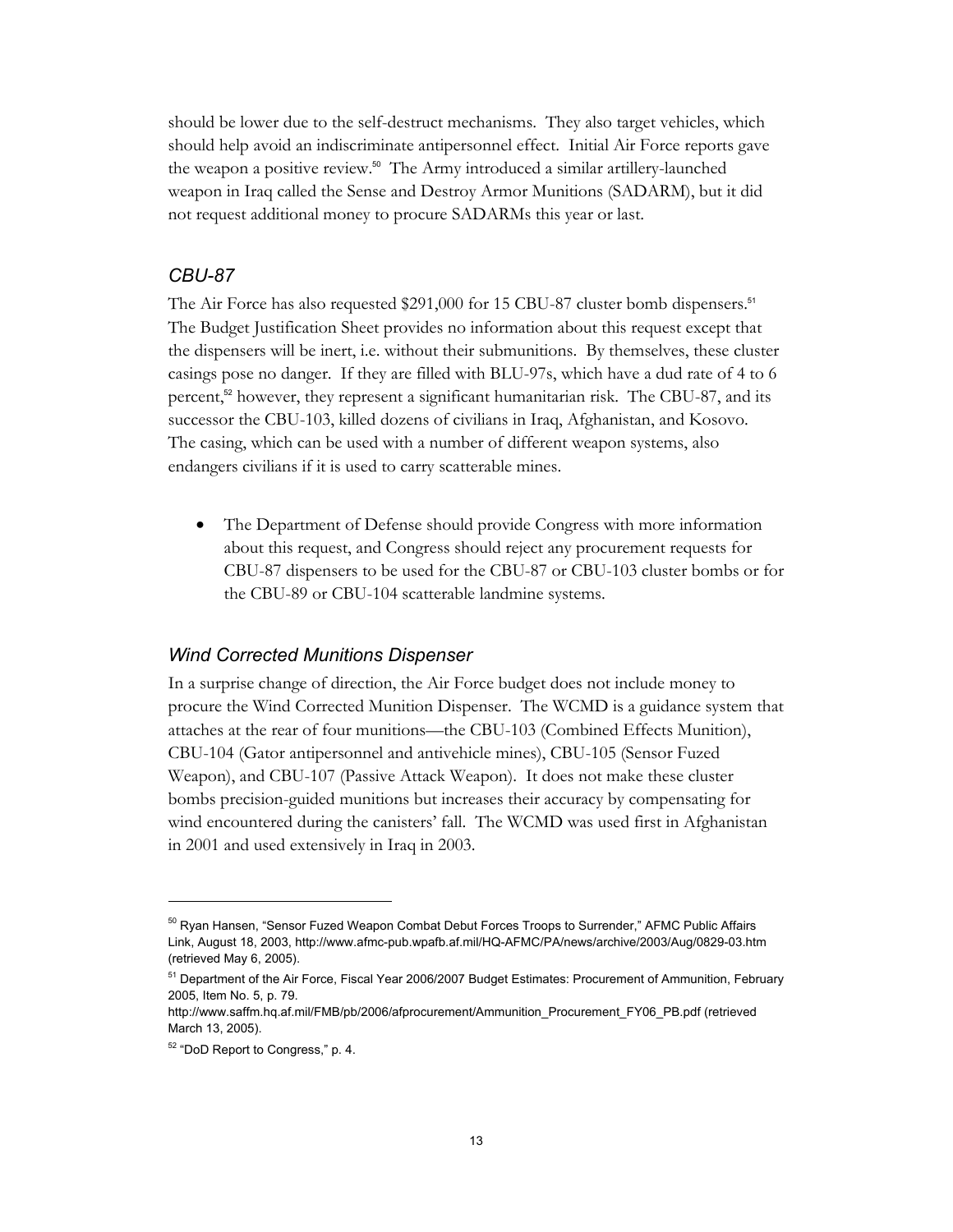<span id="page-13-0"></span>Last year, the Air Force asked for \$58.67 million to procure 2,507 Wind Corrected Munition Dispensers, and it planned to request money for 500 more this year.<sup>53</sup> [T](#page-13-1)he FY 2005 request also included, for the first time, production of some units of the extended range WCMD (WCMD-ER) variety, which adds a wing kit that increases the cluster munitions' standoff range—the distance at which they are fired. An early sign of a move away from this technology was when the Secretary of Defense slashed funding for the WCMD-ER in December 2004 articulating no reason but showing that it will save \$403 million through FY 2011.<sup>54</sup> Although it has not made a procurement request this year, the Air Force has asked for \$21.7 million to complete development of the WCMD-ER.[55](#page-13-3)

The WCMD may make it less likely civilians will be hit by a cluster bomb that goes astray (a significant problem in Afghanistan where the older CBU-87 was used widely), but it does not turn cluster bombs into precision munitions that are safe to use in populated areas, nor does it eliminate the duds that endanger civilians after strikes. The dud rate of the BLU-97 submunition, 202 of which are carried in the CBU-87 and CBU-103, is 4 to 6 percent, according to the DoD Report to Congress; it was demonstrated to be much higher in Kosovo and elsewhere.<sup>56</sup> On the one hand, the lack of a procurement request for WCMD this year is a positive step because it ensures that it will not be used with the CBU-103 carrying unreliable BLU-97s, or the CBU-104 carrying unlawful Gator antipersonnel mines. On the other hand, it suggests that WCMDs may not be available to increase the accuracy of the Sensor Fuzed Weapon and ensure its precision-guided submunitions land in the intended area.

## *Navy Procurement Requests*

#### *Joint Standoff Weapons*

 $\overline{a}$ 

Responding to concerns about clusters, the Navy has temporarily ceased procurement of the Joint Standoff Weapon AGM-154A.<sup>[57](#page-13-5)</sup> This model, one of three variants of the

<span id="page-13-1"></span><sup>&</sup>lt;sup>53</sup> Department of the Air Force, Fiscal Year 2005 Budget Estimates: Procurement of Ammunition, February 2004, Item No. 7, Wind Corrected Munitions Dispenser, p. 98, available at

http://www.saffm.hq.af.mil/FMB/pb/2005/proc.html (retrieved April 7, 2004).

<span id="page-13-2"></span><sup>&</sup>lt;sup>54</sup> Department of Defense, Program Budget Decision, December 23, 2004, p. 8. See also Elizabeth Rees, "Pentagon Terminates Air Force's Extended-Range WCMD Program," *Inside the Air Force*, January 7, 2005.

<span id="page-13-3"></span><sup>&</sup>lt;sup>55</sup> Department of Defense Budget for Fiscal Year 2006, Program Acquisition Costs by Weapon System, February 2005, p. 30, http://www.defenselink.mil/comptroller/defbudget/fy2006/fy2006\_weabook.pdf (retrieved March 13, 2005).

<span id="page-13-4"></span><sup>56 &</sup>quot;DoD Report to Congress," p. 4. International Campaign to Ban Landmines, *Landmine Monitor Report 2001* (New York: Human Rights Watch, 2001), p. 952.

<span id="page-13-5"></span><sup>&</sup>lt;sup>57</sup> Department of the Navy, FY 2006/2007 Budget Estimates: Weapons Procurement, Navy, February 2005, Item No. 07, Joint Standoff Weapon (JSOW), https://164.224.25.30/FY06.nsf/WPN?openframeset (retrieved March 13, 2005).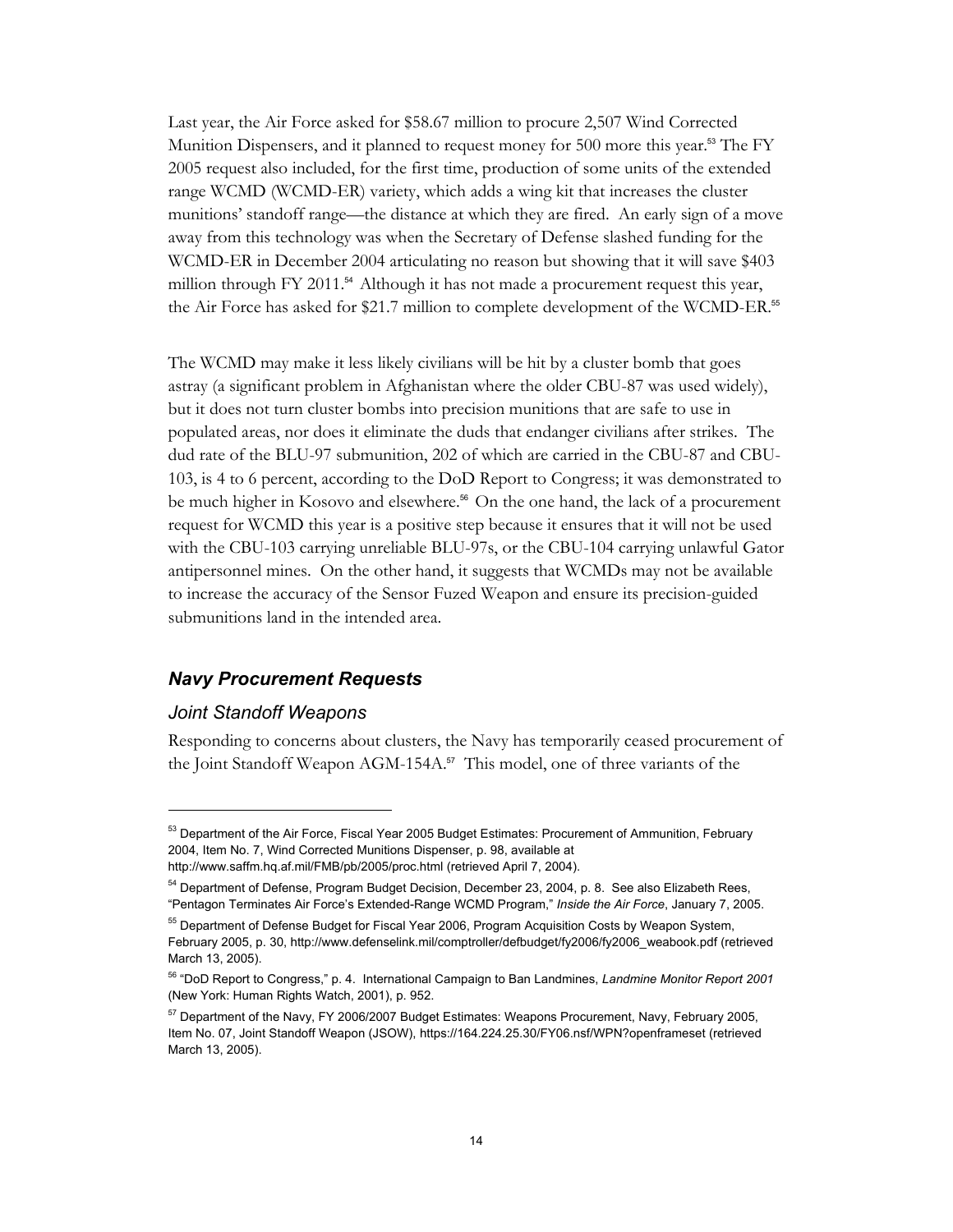<span id="page-14-0"></span>precision-guided, air-to-ground JSOW, carries 145 BLU-97 submunitions. The Navy's FY 2006 Budget Justification says, "JSOW-A production is temporarily deferred for two reasons: Raytheon['s] ongoing development of an Unexploded Ordnance (UXO) solution to the BLU-97 and the departmental direction to accept risk in weapon quantity below total inventory requirements for area attack munitions."58In other words, the Navy awaits a model with a lower dud rate and is willing to risk having low stocks of the weapon while it waits. Raytheon plans to replace the older, unreliable BLU-97 with a unitary warhead, the BLU-111, that combines blast and fragmentation without the danger of numerous submunition duds.

Last year the Navy spent \$1.43 million for 405 JSOWs, including 216 that would carry morethan  $31,000$  submunitions.<sup>59</sup> The Air Force also has procured this weapon in the past but ceased in FY 2005, apparently because it believed the WCMD-ER "better met serviceneeds."<sup>60</sup>

### **Conclusion**

The October 2004 DoD Report to Congress and the FY 2006 budget show that the United States recognizes that there are problems with cluster munitions, in particular their high dud rates. The former says so directly and the latter implies it by requesting only new technologies or retrofits for old technologies. Nevertheless, the DoD Report to Congress reveals an intention to hold onto, and possibly use, an existing stockpile of outdated models which pose unacceptably high risks for civilians.

While Human Rights Watch commends the DoD for implementing the Cohen policy, any future improvements will be undermined by continued insistence on stockpiling and using old, inaccurate and unreliable submunitions. In keeping with the spirit of the Cohen policy which recognizes the dangers these submunitions pose to both civilians and military personnel, the United States should prohibit the use of any submunitions that have a failure rate of greater than 1 percent, and should destroy or retrofit existing

<span id="page-14-1"></span><sup>58</sup> Ibid.

<span id="page-14-2"></span><sup>&</sup>lt;sup>59</sup> Department of the Navy, FY 2005 President's Budget: Weapons Procurement, Navy, February 2004, Item No. 08, Joint Standoff Weapon (JSOW), https://notes3.secnav.navy.mil/fy05.nsf/WPN?OpenForm&ExpandView (retrieved April 7, 2004).

<span id="page-14-3"></span><sup>&</sup>lt;sup>60</sup> U.S. Air Force, Committee Staff Procurement Backup Book, FY 2005 Budget Estimates: Missile Procurement, Air Force, February 2004, Item No. 4, Joint Stand-Off Weapon, p. 2-9,

http://www.saffm.hq.af.mil/FMB/pb/2005/proc.html (retrieved April 7, 2004); Elizabeth Rees, "Pengaton Terminates Air Force's Extended-Range WCMD Program," *Inside the Air Force*, January 7, 2005.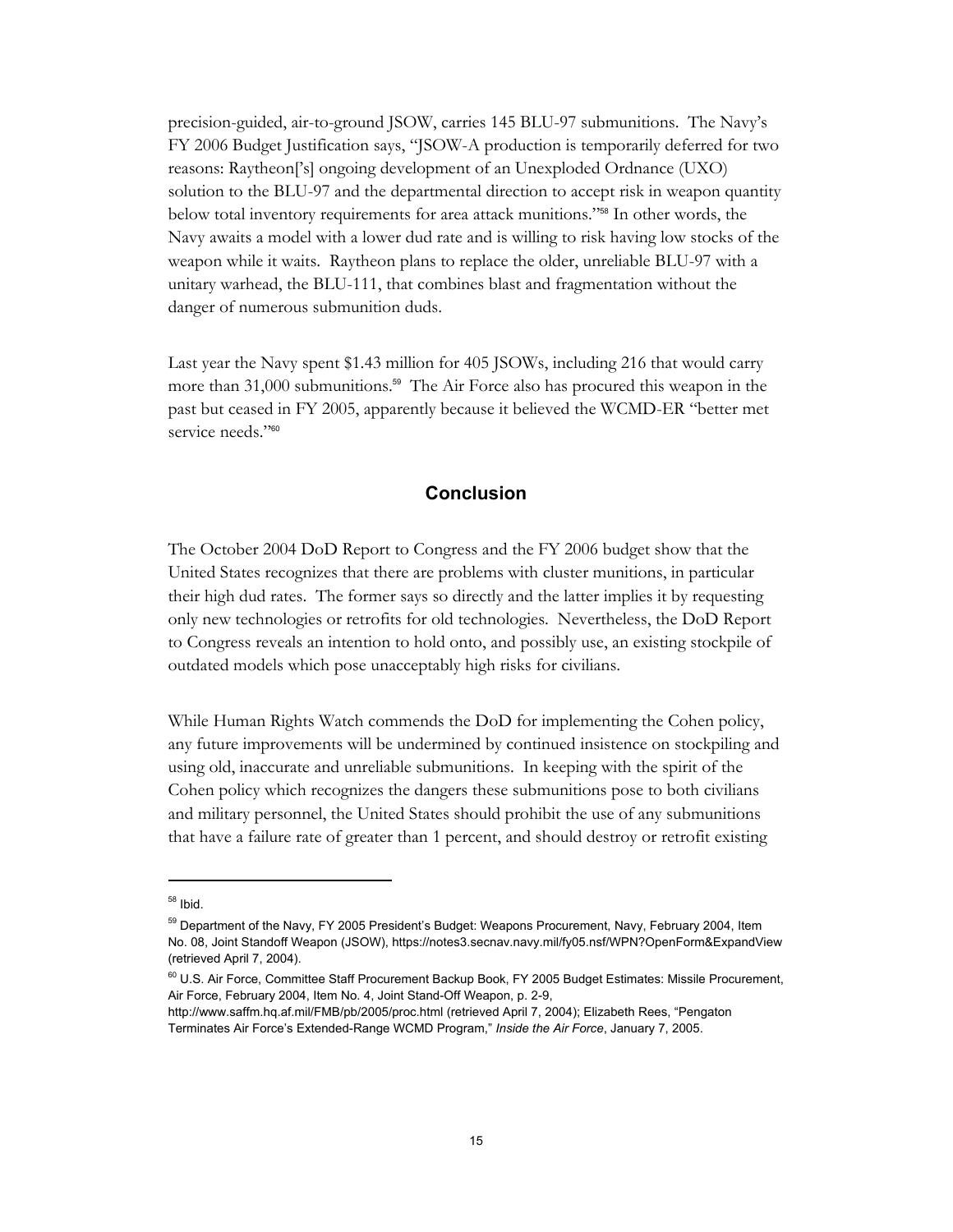stocks that do not meet that standard. The United States should also prohibit the use in or near populated areas of all non-precision-guided submunitions, including those with self-destruct devices, and should accelerate efforts to increase the accuracy of cluster munitions and their submunitions.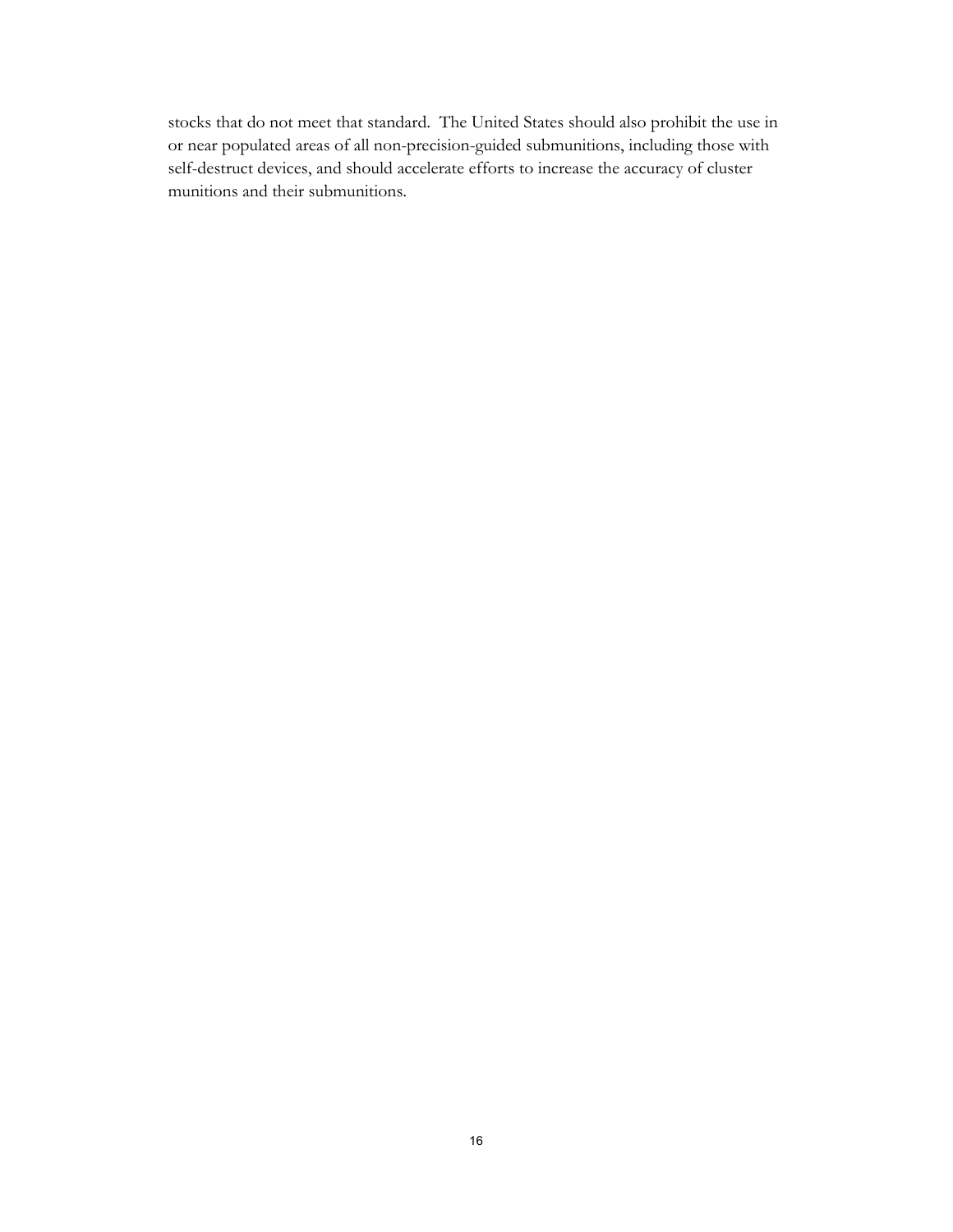<span id="page-16-0"></span>

|                                     | $#$ of<br>Submunitions<br>per Munition | Active<br>Inventory <sup>62</sup> | Submunition<br><b>Total -- Active</b><br>Inventory | <b>Total Inventory</b> | Submunition<br>Total -- Total<br>Inventory |  |
|-------------------------------------|----------------------------------------|-----------------------------------|----------------------------------------------------|------------------------|--------------------------------------------|--|
| Army                                |                                        |                                   |                                                    |                        |                                            |  |
| <b>ATACMS Block</b><br>$\mathbf{1}$ | 950                                    | 1,091                             | 1,036,450                                          | 1,304                  | 1,238,800                                  |  |
| <b>ATACMS Block</b><br>1A           | 300                                    | 405                               | 121,500                                            | 502                    | 150,600                                    |  |
| M <sub>26</sub> MLRS                | 644                                    | 368,928                           | 237,589,632                                        | 438,546                | 282,423,624                                |  |
| <b>M26A1/A2 ER-</b><br><b>MLRS</b>  | 518                                    | 4,128                             | 2,138,304                                          | 4,128                  | 2,138,304                                  |  |
| M449 APICM                          | 60                                     | 27                                | 1,620                                              | 40                     | 2,400                                      |  |
| M449A1 APICM                        | 60                                     | 24                                | 1,440                                              | 49                     | 2,940                                      |  |
| M483/M483A1<br><b>DPICM</b>         | 88                                     | 2,881,693                         | 253,588,984                                        | 3,489,279              | 307,056,552                                |  |
| <b>M864 ER-</b><br><b>DPICM</b>     | 72                                     | 575,623                           | 41,444,856                                         | 585,459                | 42,153,048                                 |  |
| M444 APICM                          | 18                                     | 30,148                            | 542,664                                            | 134,344                | 2,418,192                                  |  |
| <b>M261 MPSM</b>                    | $\overline{9}$                         | 74,591                            | 671,319                                            | 83,589                 | 752,301                                    |  |
| <b>Service Total</b>                |                                        | 3,936,658                         | 537, 136, 769                                      | 4,737,240              | 638,336,761                                |  |
| <b>Marine Corps</b>                 |                                        |                                   |                                                    |                        |                                            |  |
| M <sub>26</sub> MLRS                | 644                                    | 648                               | 417,312                                            | 648                    | 417,312                                    |  |
| M483/M483A1<br><b>DPICM</b>         | 88                                     | 455,173                           | 40,055,224                                         | 458,494                | 40,347,472                                 |  |

## Table 1: Inventory of Legacy Cluster Munitions, by Service<sup>61</sup>

<span id="page-16-1"></span> $61$  The figures that appear in this table for the number of submunitions per munition, the number of munitions contained in the active inventory, and the number of munitions contained in the total inventory are drawn from "DoD Report to Congress," pp. 2-6.

<span id="page-16-2"></span> $62$  Active inventory denotes serviceable ammunition items that can be safely used in training or combat. Total inventory may include damaged, suspended, or unserviceable ammunition that is awaiting disposal or repair.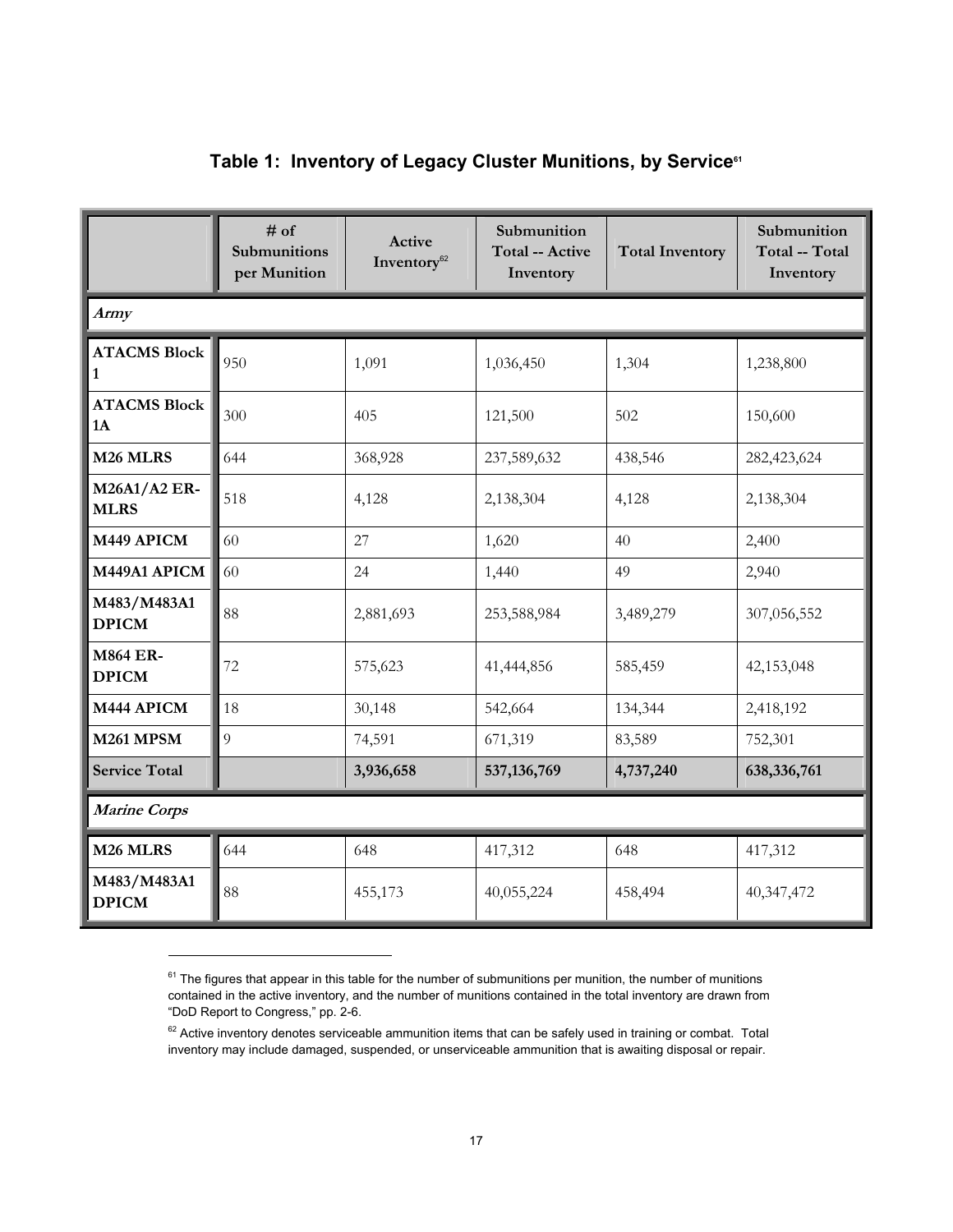| <b>M864 ER-</b><br><b>DPICM</b>   | 72     | 172,386   | 12,411,792  | 174,282   | 12,548,304  |  |
|-----------------------------------|--------|-----------|-------------|-----------|-------------|--|
| <b>Service Total</b>              |        | 628,207   | 52,884,328  | 633,424   | 53,313,088  |  |
| <b>Air Force</b>                  |        |           |             |           |             |  |
| <b>CBU-87 CEM</b>                 | 202    | 99,282    | 20,054,964  | 99,282    | 20,054,964  |  |
| CBU-97 SFW                        | $10\,$ | 214       | 2140        | 214       | 2140        |  |
| CBU-103 CEM<br><b>WCMD</b>        | 202    | 10,226    | 2,065,652   | 10,226    | 2,065,652   |  |
| <b>CBU-105 SFW</b><br><b>WCMD</b> | 10     | 1,986     | 19,860      | 1,986     | 19,860      |  |
| <b>CBU-105 SFW</b><br>P31 WCMD    | 10     | 899       | 8,990       | 899       | 8,990       |  |
| $AGM-154-A$<br>$($ JSOW-A $)$     | 145    | 151       | 21,895      | 151       | 21,895      |  |
| <b>Service Total</b>              |        | 112,758   | 22,173,501  | 112,758   | 22,173,501  |  |
| Navy                              |        |           |             |           |             |  |
| MK-20 Rockeye                     | 247    | 58,762    | 14,514,214  | 58,762    | 14,514,214  |  |
| $AGM-154A$<br>$($ JSOW-A $)$      | 145    | 518       | 75,110      | 965       | 139,925     |  |
| <b>Service Total</b>              |        | 59,280    | 14,589,324  | 59,727    | 14,654,139  |  |
| Legacy<br>Inventory<br>Totals     |        | 4,736,903 | 626,824,422 | 5,543,149 | 728,477,489 |  |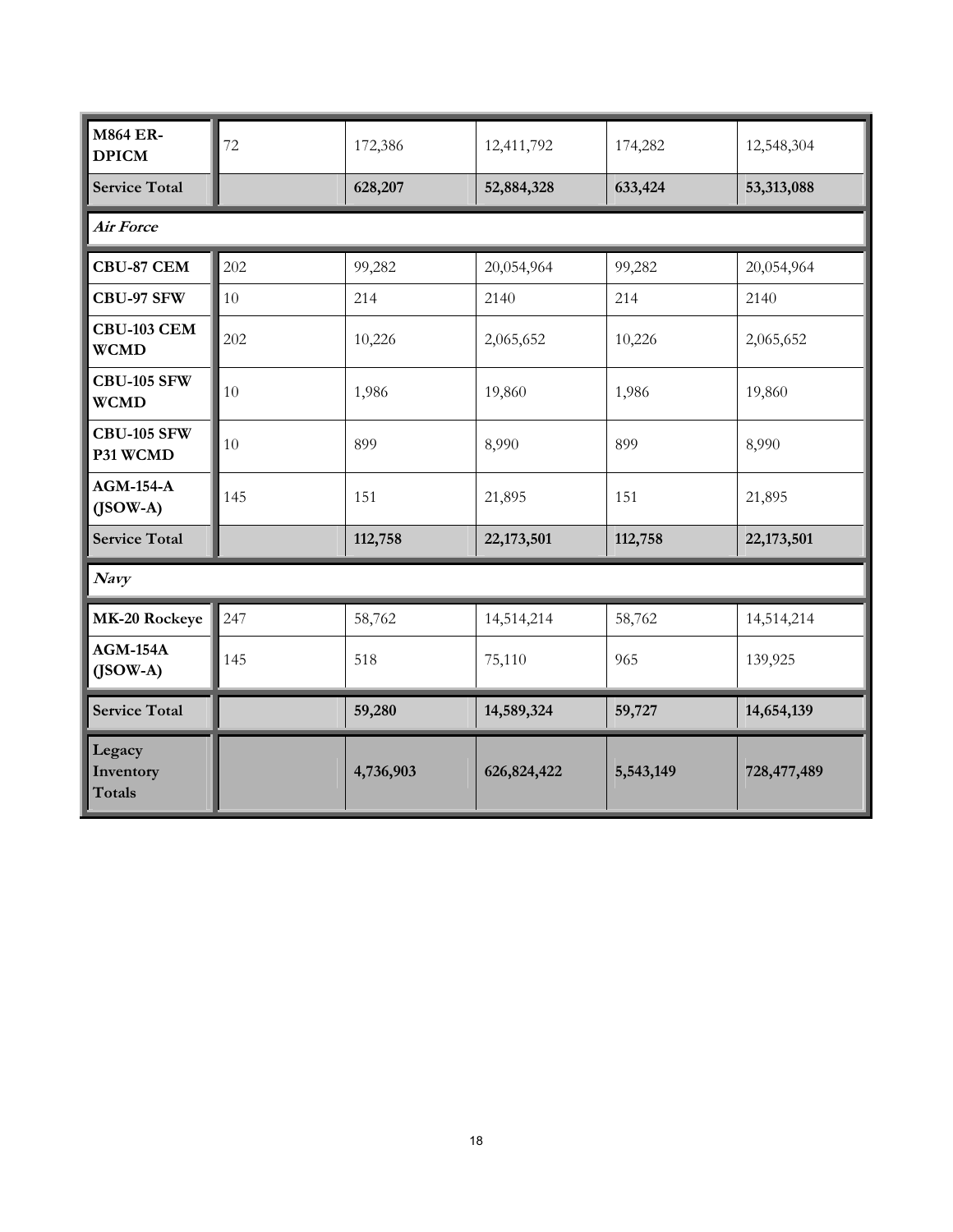<span id="page-18-0"></span>

|                                     | $#$ of<br>Submunitions<br>per Munition | <b>Failure Rate</b> | Estimated # of<br>Duds $-1$<br>Munition | Estimated # of<br>Duds -- Active<br>Inventory | Estimated # of<br>Duds -- Total<br>Inventory |  |
|-------------------------------------|----------------------------------------|---------------------|-----------------------------------------|-----------------------------------------------|----------------------------------------------|--|
| Army                                |                                        |                     |                                         |                                               |                                              |  |
| <b>ATACMS Block</b><br>$\mathbf{1}$ | 950                                    | $2\%$               | 19                                      | 20,729                                        | 24,776                                       |  |
| <b>ATACMS Block</b><br>1A           | 300                                    | $2\%$               | 6                                       | 2,430                                         | 3,012                                        |  |
| M <sub>26</sub> MLRS                | 644                                    | $5\%$               | 32.2                                    | 11,879,481.6                                  | 14, 121, 181. 2                              |  |
| <b>M26A1/A2 ER-</b><br><b>MLRS</b>  | 518                                    | $3\%$               | 15.54                                   | 64,149.12                                     | 64,149.12                                    |  |
| M449 APICM                          | 60                                     | $N/A^{64}$          | N/A                                     | N/A                                           | N/A                                          |  |
| M449A1 APICM                        | 60                                     | N/A                 | N/A                                     | N/A                                           | N/A                                          |  |
| M483/M483A1<br><b>DPICM</b>         | 88                                     | $3\%$               | 2.64                                    | 7,607,669.52                                  | 9,211,696.56                                 |  |
| <b>M864 ER-</b><br><b>DPICM</b>     | 72                                     | $3\%$               | 2.16                                    | 1,243,345.6                                   | 1,264,591.4                                  |  |
| M444 APICM                          | 18                                     | N/A                 | N/A                                     | N/A                                           | N/A                                          |  |
| <b>M261 MPSM</b>                    | $\overline{Q}$                         | $6\%$               | .54                                     | 40,279.14                                     | 45,138.06                                    |  |
| <b>Service Total</b>                |                                        |                     |                                         | 20,858,083.98                                 | 24,734,544.34                                |  |
| <b>Marine Corps</b>                 |                                        |                     |                                         |                                               |                                              |  |
| M <sub>26</sub> MLRS                | 644                                    | $5\%$               | 32.2                                    | 20,865.6                                      | 20,865.6                                     |  |
| M483/M483A1<br><b>DPICM</b>         | 88                                     | $3\%$               | 2.64                                    | 1,201,656.72                                  | 1,210,424                                    |  |

## **Table 2: Projected Number of "Dud" Submunitions Produced by Legacy Cluster Munitions, by Service[63](#page-18-1)**

<span id="page-18-1"></span> $63$  The figures that appear in this table for the number of submunitions per munition and the submunition failure rates are drawn from "DoD Report to Congress," pp. 2-6. As noted elsewhere in this briefing paper, for many of these cluster munitions, the DoD and other sources have cited higher failure rates in the past.

<span id="page-18-2"></span> $64$  DoD states that reliable failure rate information is not available.